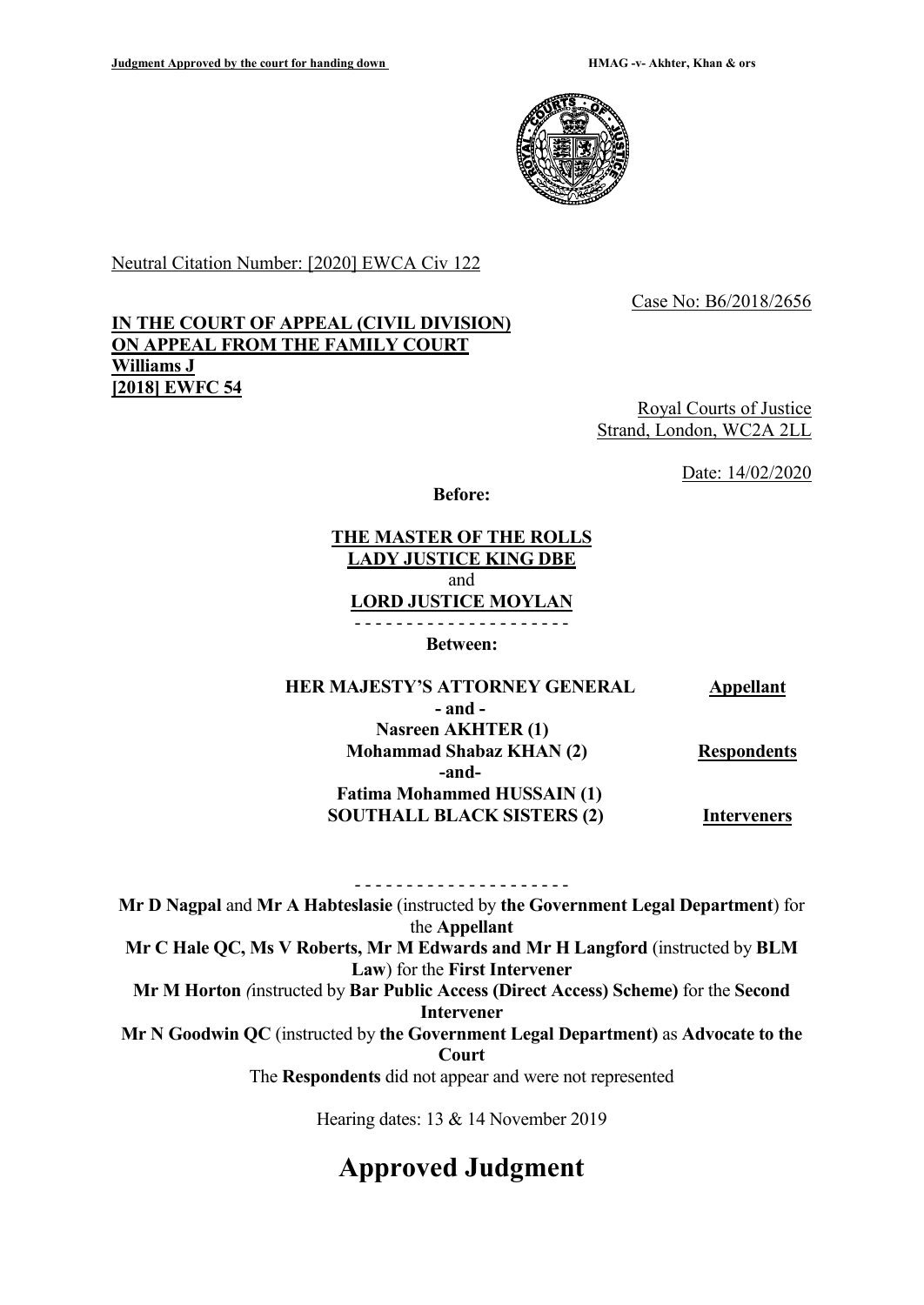## **Sir Terence Etherton MR, Lady Justice King and Lord Justice Moylan:**

#### Introduction

- 1. The Attorney General appeals from the decision of Williams J to pronounce a decree nisi of nullity. The ceremony which he determined entitled the Petitioner to a decree took place at a restaurant in London on  $13<sup>th</sup>$  December 1998 ("the December 1998 ceremony"). It was an Islamic marriage ceremony, a Nikah, which the parties knew was of no legal effect and which they intended would be followed by a civil marriage ceremony compliant with English law.
- 2. The judge rejected the submission advanced on behalf of the Petitioner that the presumption in favour of marriage applied in this case because, as explained below, he rejected her evidential case that the court could presume that a second ceremony of marriage had taken place in Dubai when the parties were living there. As no party sought to argue that the December 1998 ceremony had created a valid marriage under English law, the judge said, at [6], that this left the issue of whether it created "what has become termed a non-marriage", or alternatively a void marriage which entitled the Petitioner to a decree of nullity under s. 11 of the Matrimonial Causes Act 1973 ("the 1973 Act").
- 3. As to the former, a non-marriage, the judge said, at [52], that it was "beyond argument that the concept of a form of marriage which was neither valid according to English law nor void has been accepted by the courts in … 11 cases … spanning a period of some 50 years". He decided, however, that the current approach, as applied in those cases, to the question "of whether what the parties did can properly be evaluated as an attempt to comply with the formalities required in English law to create a valid marriage", and was therefore "a ceremony within the scope of the" legislation, must "be supplemented" by his "conclusions in relation to some of the human rights arguments" which had been advanced on behalf of the Petitioner: see the judgment at [56], [92(a)] and [93]. He said, at [94] and [94(a)], that this required an approach which was "more flexible in particular to reflect the Article 8 rights of the parties and the children", and justified the court taking "a holistic view of a process rather than a single ceremony". Applying this "more flexible interpretation of s.11" of the 1973 Act, Williams J decided, at [96], that the December 1998 ceremony came within the scope of that section so as to entitle the Petitioner to a decree of nullity. It was "a marriage entered into in disregard of certain requirements as to the formation of marriage" and therefore void under s. 11(a)(iii).
- 4. Neither the Petitioner nor the Respondent has taken any active part in this appeal because they have reached an agreed settlement. Unusually, therefore, the court gave permission for the First Intervener, who is a petitioner in separate nullity proceedings, to intervene but limited to arguing matters of law. She has been represented by Mr Hale QC, Ms Roberts, Mr Edwards and Mr Langford, all of whom have acted pro bono. Southall Black Sisters, the Second Intervener, were also given permission to intervene. They have been represented by Mr Horton, also acting pro bono. In addition, the court is very grateful to the Attorney General for agreeing to instruct Mr Goodwin QC as Advocate to the Court to ensure, in particular, that any contrary arguments were put before the court. In the event Mr Goodwin has, effectively, supported the appeal. The Attorney General has been represented by Mr Nagpal and Mr Habteslasie. We are grateful to all counsel for their respective submissions.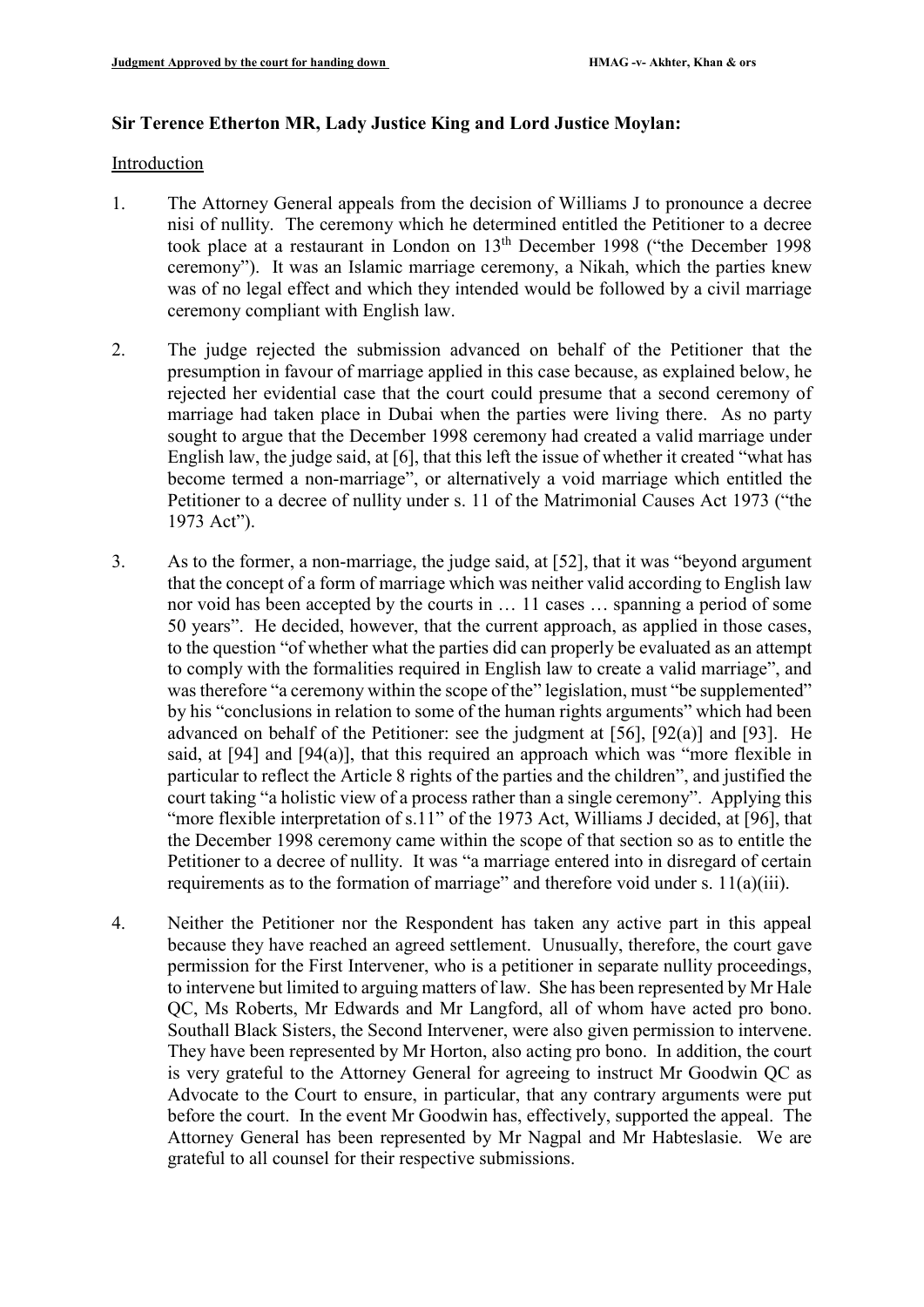- 5. As the hearing of the appeal progressed, it became clear that this case in fact raises only two issues:
	- (i) Whether there are ceremonies or other acts which do not create a marriage, even a void marriage, within the scope of s. 11 of the 1973 Act; and
	- (ii) If there are, whether the December 1998 ceremony was such a ceremony, currently described as a non-marriage, or whether, as Williams J decided, it created a void marriage.
- 6. The most significant practical difference is that a non-marriage creates no separate legal rights while a decree of nullity entitles a party to apply for financial remedy orders under the 1973 Act. We propose to address issue (i) first by considering the legal position without reference to the human rights arguments, which led Williams J to adopt the more flexible approach referred to above, and then by considering those arguments and whether they support the approach he took. We then address issue (ii).
- 7. Finally by way of introduction, we would agree with Williams J's disquiet about the use of the term "non-marriage". Although we continue, largely, to use this expression in this judgment for consistency, in our view, if the concept exists at all, a better way of describing the legal consequences of what has happened is to use the expression, "non-qualifying ceremony" (as set out in paragraph 64 below).

## Marital Status Summary

- 8. This case is concerned with the formal requirements, the formalities, of marriage under the law of England and Wales. Although we propose to refer only to marriage, we recognise that some of the questions raised might also apply to civil partnership.
- 9. A person's marital status is important for them and for the state. The status of marriage creates a variety of rights and obligations. It is that status alone, derived from a valid ceremony of marriage, which creates these specific rights and obligations and not any other form of relationship. It is, therefore, of considerable importance that when parties decide to marry in England and Wales that they, and the state, know whether what they have done creates a marriage which is recognised as legally valid. If they might not have done so, they risk being unable to participate in and benefit from the rights given to a married person.
- 10. The answer to the question of whether a person is recognised by the state as being validly married should be capable of being easily ascertained. Certainty as to the existence of a marriage is in the interests of the parties to a ceremony and of the state. Indeed, it could be said that the main purpose of the regulatory framework (summarised below), since it was first established over 250 years ago, has been to make this easily ascertainable and, thereby, to provide certainty.
- 11. As summarised below, the formal requirements by which a valid marriage can be "solemnized" are set out in the Marriage Act 1949 ("the 1949 Act"). The Law Commission is currently conducting a review of the law governing how and where couples can marry, announced in July 2019, having concluded in *Getting Married, A Scoping Paper*, December 2015 ("*The Scoping Paper*"), at [1.33], that there was a need for law reform for a number of reasons including "the perceived rise in religious-only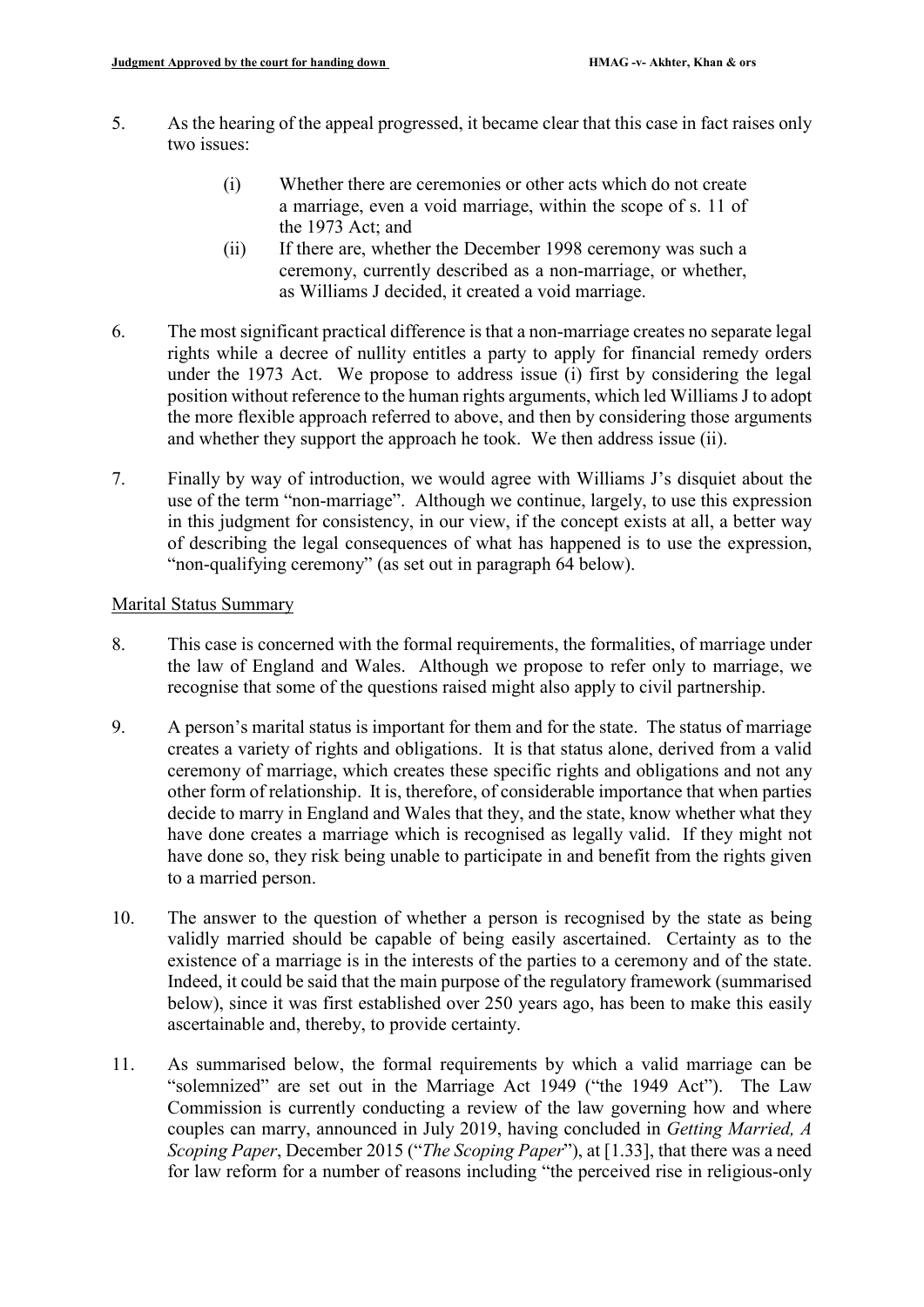marriages, that is marriages conducted in accordance with the rites of a particular religion but without legal status". The Law Commission said, at [1.35], that this was a "serious issue" because they "will usually be classified as a 'non-marriage' in English law [with the] result that the parties to it have no legal status, are not counted as married, and have no protection in the event of the relationship breaking down and no automatic rights if the other party dies". That this is a serious issue is supported by the submission we have heard on behalf of Southall Black Sisters that the "total non-recognition … operates to the detriment of women and children". It is also referred to in *The Legal Treatment of Islamic Marriage Ceremonies*, Oxford Journal of Law and Religion, 2018, 7, 376-400, Professor Probert and Shabana Saleem.

- 12. Although the Law Commission concluded, at [2.1], that the current system "has become unduly complex", *The Scoping Paper* summarises succinctly, at [2.2], the currently available "routes into marriage" for opposite-sex couples as follows; see also *Rayden and Jackson on Relationship Breakdown, Finances and Children*, at [3.112]:
	- "(1) A religious route into marriage where Anglican preliminaries are followed by an Anglican ceremony.
	- (2) A civil route into marriage where civil preliminaries are followed by a civil ceremony either in a register office or on approved premises.
	- (3) A mixed route into marriage where civil preliminaries precede one of four types of religious ceremony. The ceremony can be:
		- (a) 'according to the usages of the Jews';
		- (b) 'according to the usages of the Society of Friends' (Quakers); or
		- (c) 'such form and ceremony' as the parties wish, in a place of religious worship registered for the solemnization of marriage (being a 'registered building'); or
		- (d) 'according to the rites of the Church of England'."

Although the overall system might be described as complex, we would suggest that it is not difficult for parties who want to be legally married to achieve that status.

13. Given the nature of the ceremony in the present case, we would emphasise that the above routes enable parties to have a religious ceremony of their choosing by taking the "route into marriage", referred to in the quoted paragraph  $(3)(c)$  above. Section 44 of the 1949 Act provides that a marriage in a registered building "may be solemnized … according to such form and ceremony as [the parties] may see fit to adopt". There are some additional formal requirements, in particular that the ceremony must take place in the presence of a registrar or an authorised person and two witnesses and that at "some part of the ceremony" the parties must state that they are legally free to marry and the "words of contract" (i.e. that they are marrying each other), as set out in ss. 44(3) or (3A). The section makes clear, however, that the marriage ceremony can take any form, which would obviously include an Islamic religious ceremony. An "authorised person" is a person authorised by the trustees or governing body of the registered building to be present at the solemnisation of marriages: ss. 43 or 43B. In saying that it is not difficult, we recognise, as highlighted by *The Scoping Paper*, at p.49, and in the article *The Legal Treatment of Islamic Marriage Ceremonies*, at p.382,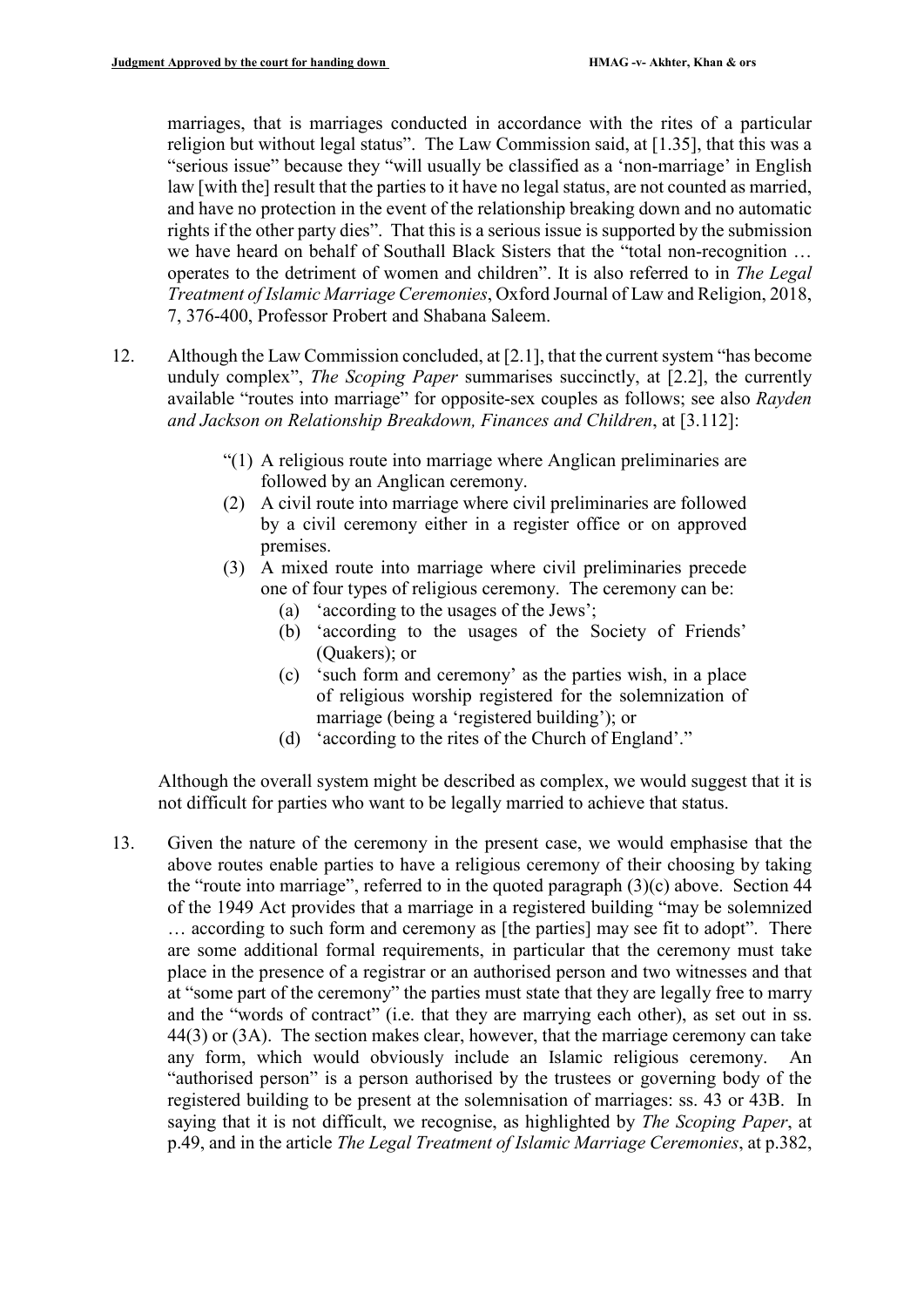that a smaller proportion (and number) of places of worship for religions other than Christian have been registered for the solemnisation of marriages.

- 14. We would also point to the obligations imposed by the 1949 Act on those who are placed in a position of responsibility in respect of each of the above routes to ensure that there has been compliance with the required formalities. This is demonstrated by the existence of offences, now under the 1949 Act, which can be committed by those who solemnize a marriage (s. 75) and by authorised persons (s. 77) when they act contrary to certain of the required formalities. Although, as explained below, these offences only apply to ceremonies of marriage within the scope of the 1949 Act, their existence emphasises the important role those responsible for ceremonies of marriage have in ensuring that the parties know the legal effect of the ceremony in which they are participating.
- 15. Finally in this section of the judgment, while we recognise the nature and seriousness of the broader issues raised by the current structure and application of the regulatory framework, as referred to more extensively in *The Scoping Paper* and in other academic articles to which we have been referred, this judgment addresses only the issues mentioned in paragraph 5 above being those raised by this appeal.

## Background

- 16. As stated above, the December 1998 ceremony took place at a restaurant in London. It was an Islamic ceremony of marriage conducted by an Imam. A certificate, which was not produced until 2006, records the name of the Petitioner's father as the Wali and is signed by him. It also records the names of two witnesses.
- 17. At the date of the ceremony the Respondent was working as a car salesman and the Petitioner as a trainee solicitor. Although the judge doubted the Respondent's true intentions, he was satisfied that the parties had agreed that the Nikah ceremony would be followed by a civil marriage ceremony. He also found that they understood that, without such a ceremony, they would not be legally recognised as being married. The Imam had informed the Petitioner's father that because the Nikah was not "registered" there would need to be a civil ceremony so that the marriage would be legally recognised. The Petitioner was aware of this and, as set out in the judgment below, "was concerned that her rights were not protected … and told the (Respondent) that they would be treated as cohabitees". No civil ceremony ever took place despite the Petitioner raising the issue with the Respondent on a number of occasions including shortly after the Nikah had taken place.
- 18. The Petitioner and the Respondent have four children. The family lived in England and, for a number of years, in Dubai. The marriage came to an end and the parties separated in 2016.

## Proceedings

19. The Petitioner issued a petition for divorce on 4th November 2016. This relied on the December 1998 ceremony. The Respondent filed an Answer in which he contended that the parties were not legally married. In her Reply, the Petitioner relied on the presumption of marriage and, in the alternative, sought a decree of nullity under s. 11(a)(iii) of the 1973 Act.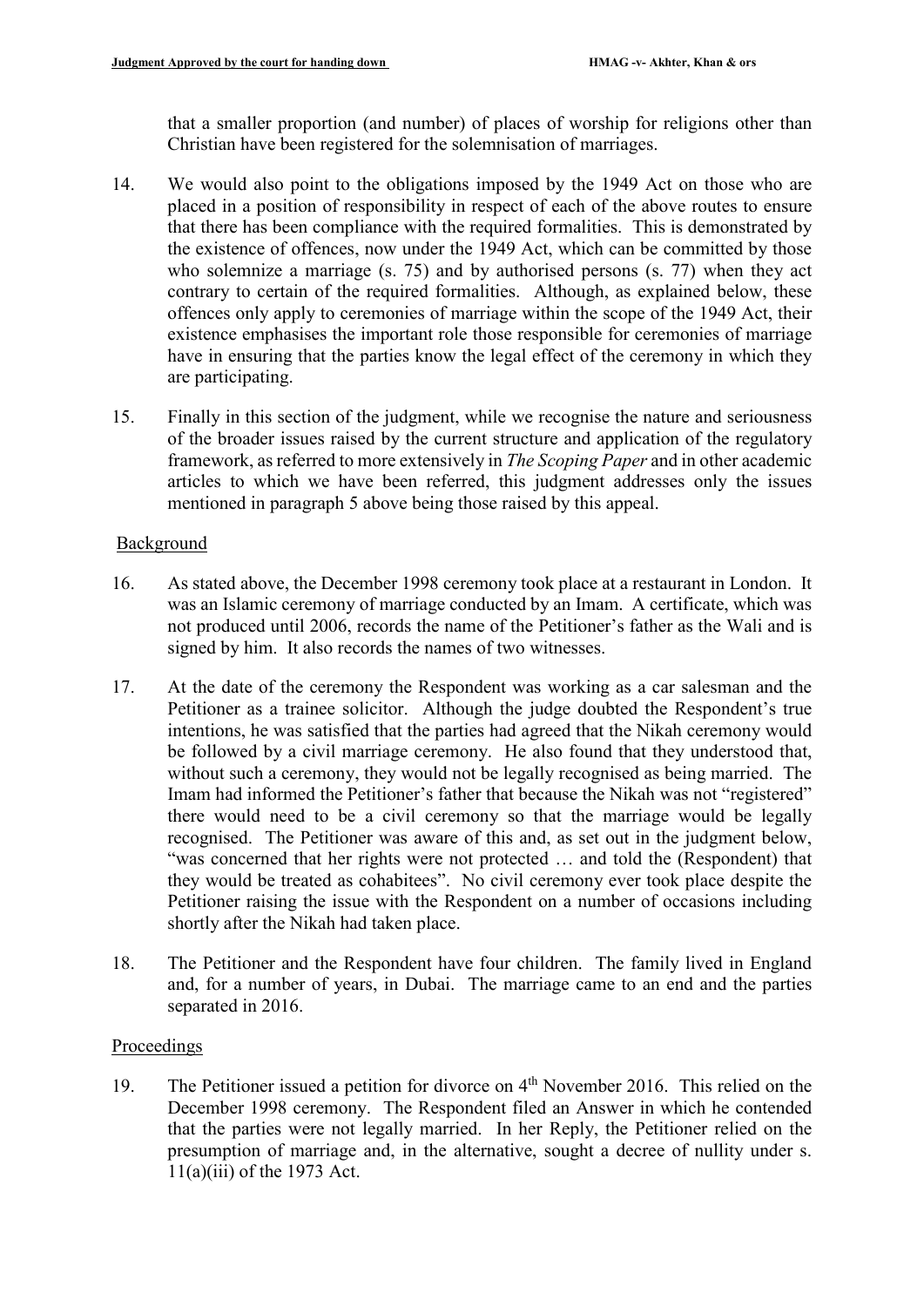- 20. As set out above, neither the Petitioner nor the Respondent contended that the Nikah had created a valid marriage. The Petitioner argued that it was a void marriage because of the failure to comply with the procedural requirements as to the formation of marriage set out in the 1949 Act. The Respondent argued that the Nikah was of no legal effect.
- 21. At the invitation of the judge, the Attorney General intervened in the proceedings. He argued that the Petitioner was not entitled to a decree of nullity because the ceremony did not create a void marriage. It was his case that the ceremony was of no legal effect.

## Judgment

- 22. The judge set out, at [2], the "central questions" which he had to answer as being: (a) whether the parties were "to be treated as validly married under English law by operation of a presumption of marriage"; and (b) if not, whether the marriage was "a void marriage, susceptible to a decree of nullity".
- 23. As to (a), the Petitioner relied on *A-M v A-M (Divorce: Jurisdiction: Validity of Marriage)* [2001] 2 FLR 6 ("*A-M v A-M*") and argued that the court should presume that a valid ceremony of marriage had taken place in Dubai while the parties were living there. The judge rejected this argument because the evidence was clear, namely that the only ceremony which had taken place was the December 1998 ceremony. There was "no evidential foundation for a presumed second ceremony". This left no scope for the application of either of the presumptions, from cohabitation and reputation or from a ceremony followed by cohabitation. The issue was the legal effect of the known ceremony.
- 24. As to (b), the Petitioner argued that the December 1998 ceremony was sufficient to create a marriage which was void pursuant to s. 11 of the 1973 Act. The concept of a non-marriage was challenged, save (as expressed by the judge at [15(d)]) for "situations which properly warrant the description such as actors acting a scene or parties playing a game". It was also submitted that this concept conflicted with Articles 8, 12 and 14 and Article 1 of the First Protocol ("A1P1") of the European Convention on Human Rights ("the ECHR").
- 25. The judge rejected the Petitioner's general challenge to the concept of a non-marriage which he considered was established by the line of 11 cases, starting with the Court of Criminal Appeal's decision in *R v Bham* [1966] 1 QB 159, at [46]. This meant that the issue of whether the court could grant a decree of nullity depended on whether what had taken place in this case amounted to a non-marriage or was a marriage which (as expressed by the judge at [94(a)]) "purports to be of the kind contemplated by the" 1949 Act and, therefore, "within section 11" of the 1973 Act. He set out, at [92], the "starting point in relation to the interpretation and application of section 11 [as being] the net result of the series of cases considered by Moylan J" in *A v A (Attorney General intervening*) [2013] Fam 51 ("*A v A*"). In summary these were that: (a) "Unless a marriage purports to be of the kind contemplated by the [1949 Act] it will not be within section 11"; (b) "What brings a ceremony within the scope of the Act or at what stage the cumulative effect of the failures is to take the ceremony wholly outside the scope of the 1949 Act has to be approached on a case by case basis"; and (c) the court should take various factors into account. We set out, in paragraph 27 below, the specific factors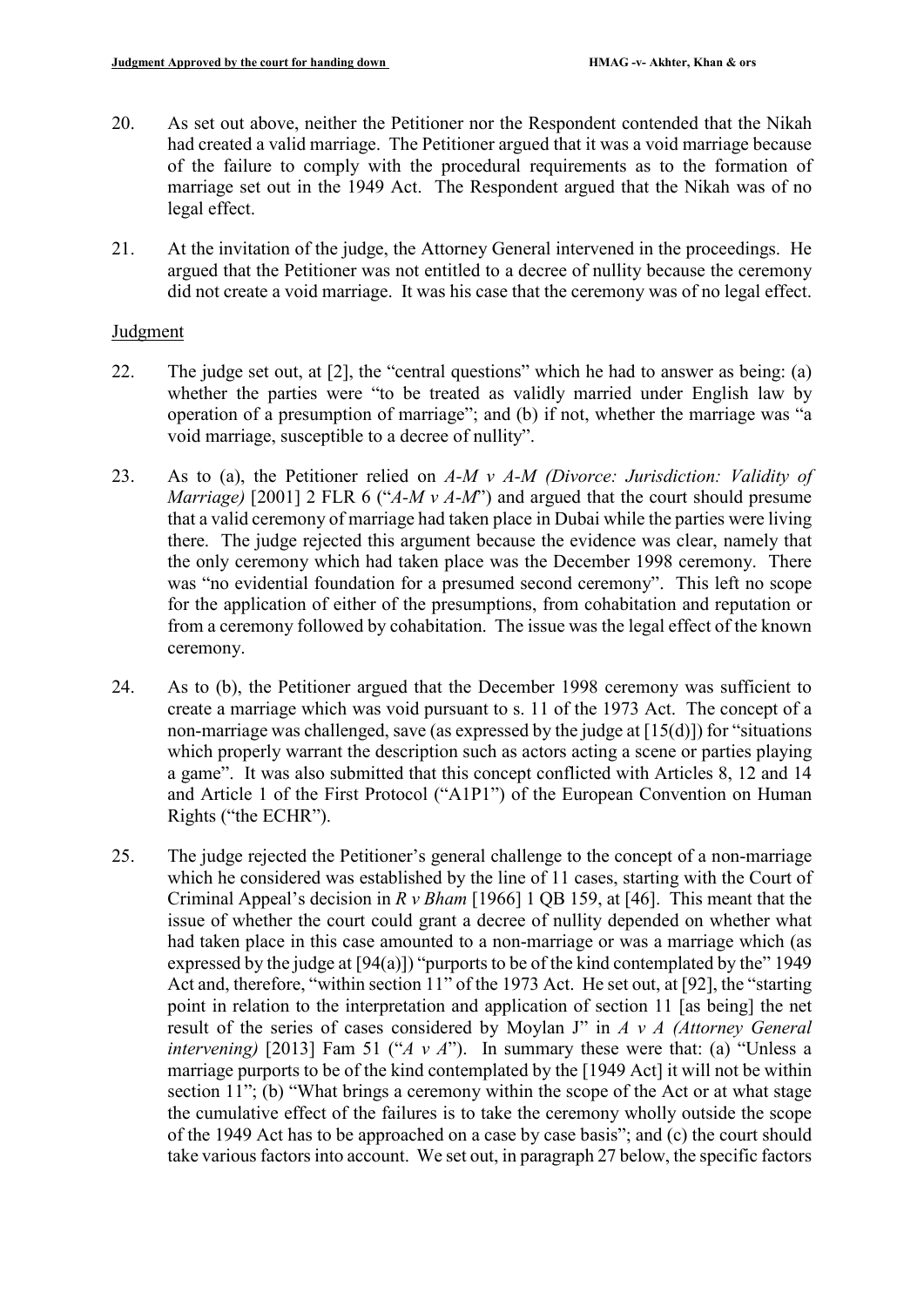referred to by the judge, as adapted by him following his conclusions as to the effect of the "human rights arguments" advanced by the Petitioner.

26. Having set out the "starting point", Williams J concluded, at [93], that this "approach must also be supplemented as a result of my conclusions in relation to some of the human rights arguments". After referring, at [93], to his conclusions as to the effect of Articles 8 and 12 of the ECHR he stated, at [94], that the court's approach to determining whether a ceremony is sufficient to bring it within the scope of the 1949 Act "should be somewhat more flexible in particular to reflect the Article 8 rights of the parties and the children". This meant, he said at  $[94(a)]$ , that "[w]hen considering the question of a marriage the court should be able to take a holistic view of a process rather than a single ceremony". He then adapted the relevant factors as follows, by adding, at [94], the words appearing in italics:

> "(a) whether the ceremony or event set out or purported to be a lawful marriage *including whether the parties had agreed that the necessary legal formalities would be undertaken*; (b) whether it bore all or enough of the hallmarks of marriage, *including whether it was in public, whether it was witnessed whether promises were made*; and (c) whether the three key participants (most especially the officiating official) believed, intended and understood the ceremony as giving rise to the status of lawful marriage; *and (d) whether the failure to complete all the legal formalities was a joint decision or due to the failure of one party to complete them*".

27. The judge's ultimate conclusion, at [96], was that "this marriage falls within the scope of section 11 and was a marriage entered into in disregard of certain requirements as to the formation of marriage". This conclusion was based on the factors present in this case, set out at [95], which included that the Petitioner and the Respondent had been "embarking on a process which was intended to include a civil ceremony"; that the "nature of the ceremony … bore all the hallmarks of a marriage in that it was held in public, witnessed, officiated by an Imam, involved the making of promises and confirmation that both the husband and wife were eligible to marry"; and included "the best interests of children as a primary consideration".

# Legal Structure

- 28. As referred to in paragraph 9 above, marriage creates an important status, a status "of very great consequence", per Lord Merrivale P in *Kelly (orse. Hyams) v Kelly* (1932) 49 TLR 99, at p. 101. Its importance as a matter of law derives from the significant legal rights and obligations it creates. It engages both the private interests of the parties to the marriage and the interests of the state. It is clearly in the private interests of the parties that they can prove that they are legally married and that they are, therefore, entitled to the rights consequent on their being married. It is also in the interests of the state that the creation of the status is both clearly defined and protected. The protection of the status of marriage includes such issues as forced marriages and "sham" marriages.
- 29. As noted in *The Scoping Paper*, at [1.2], "a wedding is a legal transition in which the state has a considerable interest". This interest is reflected in the statutory system of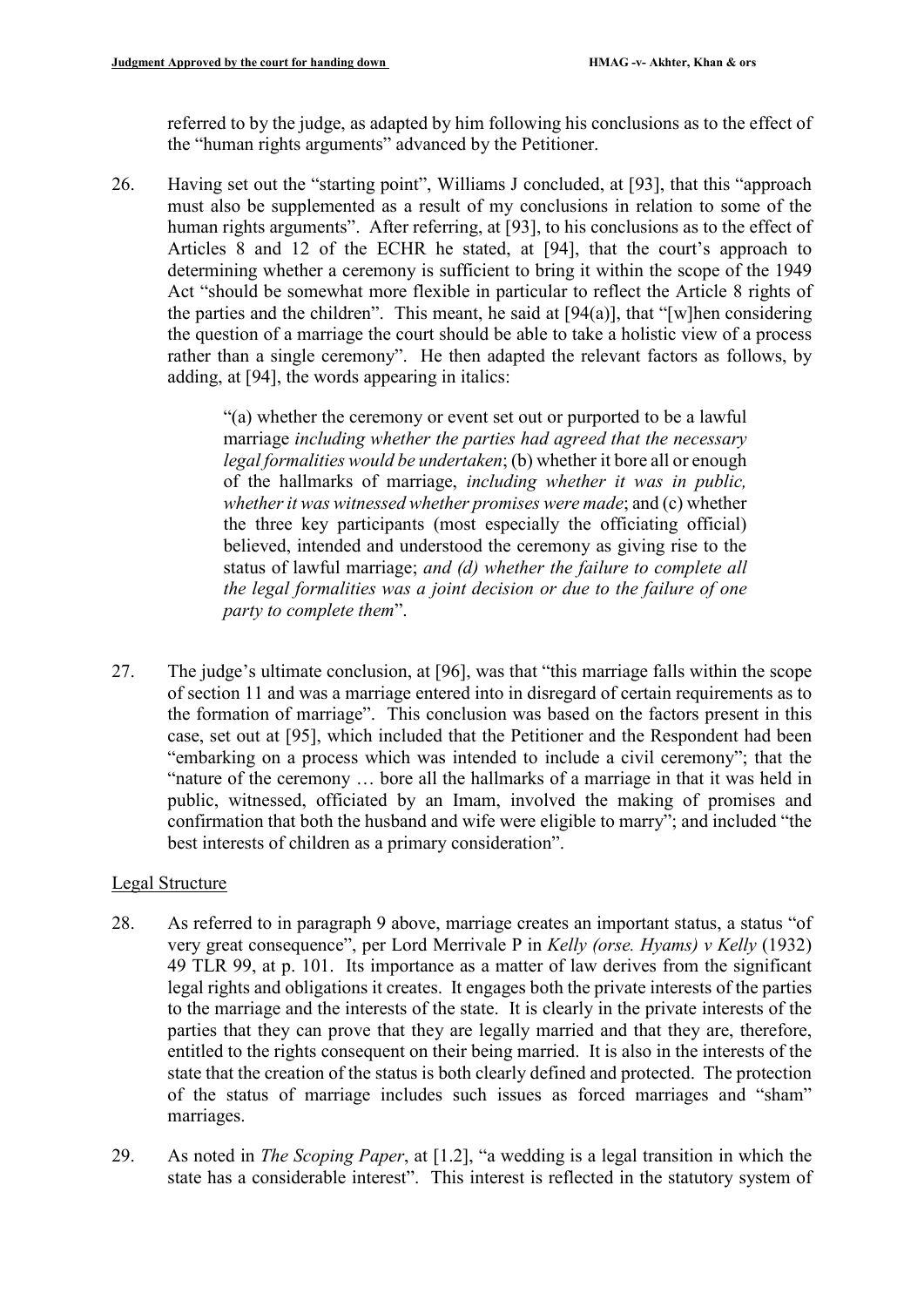regulation designed to ensure that both the parties and the state know what is necessary to contract and when a valid marriage has been contracted. As referred to below, the statutory regulation of the prescribed formalities required to effect a valid marriage was first introduced in 1753 to create certainty in response to the difficulties being caused by what were known as "clandestine" marriages. Certainty remains in the public interest because, as again identified in *The Scoping Paper*, at [1.2], "it should … be clear when [a marriage] has come into being".

30. Upholding the status of marriage, where possible, is also a matter of public policy. This can be seen, for example, from *Vervaeke (formerly Messina) v Smith* [1983] AC 145, in which it was held that the upholding of the status of marriage is a doctrine of English public policy law. One of the issues in that case was the effect of the parties' intentions, namely that they did not intend to live together as husband and wife, on the validity of the marriage. The facts of that case were very different from the present case but they provide the context for some general observations made by Ormrod J (as he then was) at first instance which were quoted with approval by Lord Hailsham of St. Marylebone LC, at p. 151H – p. 152E, as being "a correct statement of English law", as follows:

> "Where a man and a woman consent to marry one another in a formal ceremony, conducted in accordance with the formalities required by law, knowing that it is a marriage ceremony, it is immaterial that they do not intend to live together as man and wife. It is, of course, quite otherwise where one of the parties believes that the ceremony is something different, e.g., a formal betrothal ceremony as in *Kelly (Orse. Hyams) v. Kelly* (1932) 49 T.L.R. 99 ... or as in *Mehta (Orse. Kohn) v. Mehta* [1945] 2 All E.R. 690, a ceremony of religious conversion. In such cases the essence of marriage, the mutual exchange of consents accompanied by the formalities required by law, is missing and such marriages are, therefore, void or perhaps voidable. On the other hand, if the parties exchange consents to marry with due formality, intending to acquire the status of married persons, it is immaterial that they intend the marriage to take effect in some limited way or that one or both of them may have been mistaken about or unaware of some of the incidents of the status which they have created. To hold otherwise would impair the effect of the whole system of law regulating marriages in this country, and gravely diminish the value of the system of registration of marriages upon which so much depends in a modern community. Lord Merrivale in *Kelly (Orse. Hyams) v. Kelly*, 49 T.L.R. 99, 101 said: 'In a country like ours, where the marriage status is of very great consequence and where the enforcement of the marriage laws is a matter of great public concern, it would be intolerable if the marriage of law could be played with by people who thought fit to go to a register office and subsequently, after some change of mind, to affirm that it was not a marriage because they did not so regard it.' See also the observations of Hodson J. in *Way v. Way* [1950] P. 71, 79, approved by the Court of Appeal in *Kenward v. Kenward* [1961] P. 124, 133 and *Silver v. Silver*[1955] 2 All E.R. 614."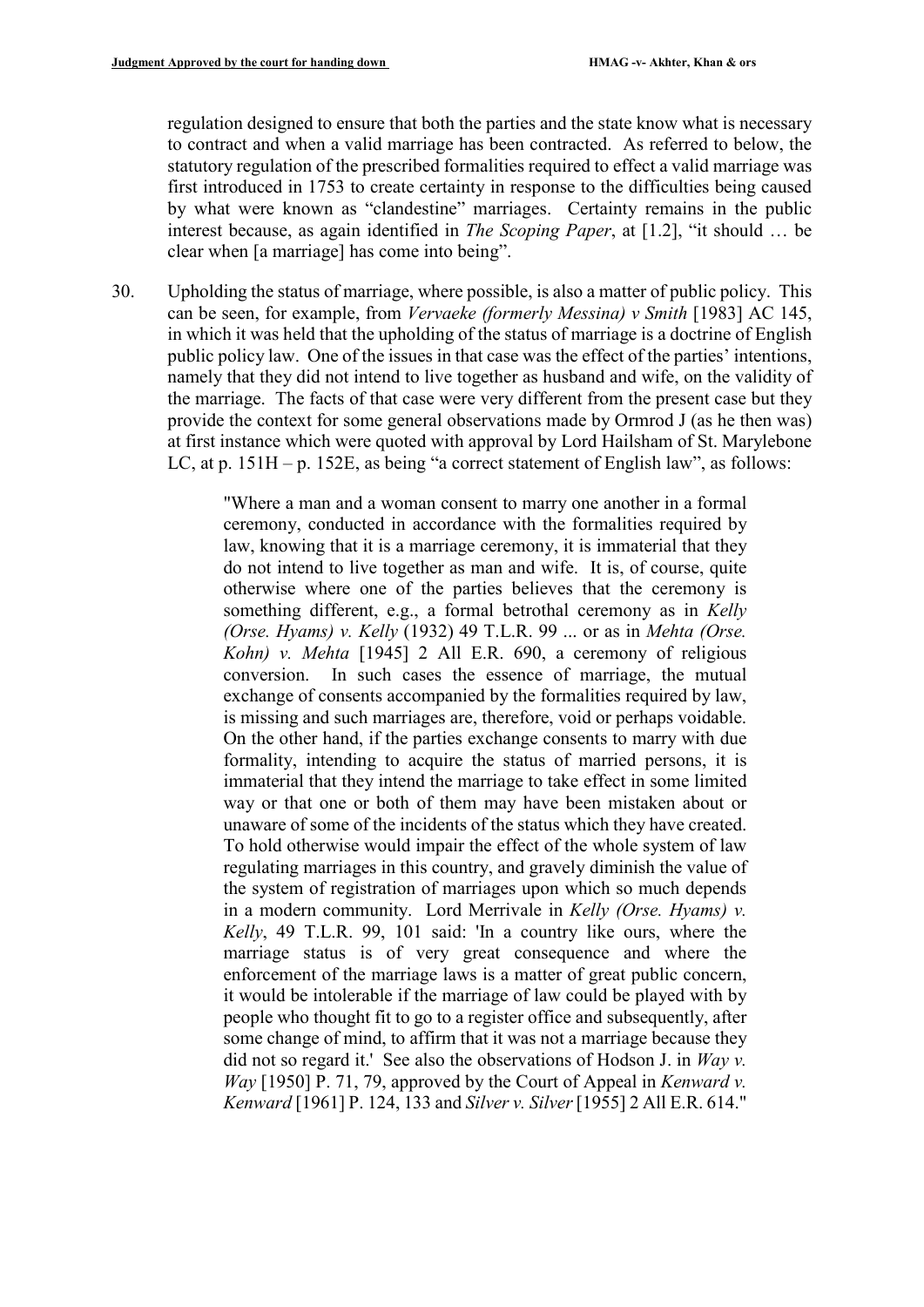Lord Hailsham then went on to say, at p. 152E, that "in the light of the quotation from Lord Merrivale ... it [could not] seriously be contested that the law as there enunciated is based on grounds of public policy".

31. This aspect of public policy is also reflected in what Ormrod J said in *Collett v Collett* [1968] P 482, at pp. 491F and 492, about the "general approach of English law to the question of the formal validity of a marriage":

> "The control of the formation of marriage in this country has a long statutory history, much of it intended to prevent clandestine marriages. The general tendency has been to preserve marriages where the ceremonial aspects were in order rather than to invalidate them for failure to comply with the statutory provisions leading up to the ceremony.

[…]

In my judgment, the principle which emerges from the corpus of legislation regulating the formation of marriages in England and from the reported cases arising therefrom is that, if a ceremony of marriage has actually taken place which, as a ceremony, would be sufficient to constitute a valid marriage, the courts will hold the marriage valid unless constrained by express statutory enactment to hold otherwise. This is consistent with the traditional concept both of the common law and of the canon law that the essence of marriage is the formal exchange of voluntary consents to take one another for husband and wife."

## Statutory Regulation of Marriage

- 32. We have set out, in paragraph 12 above, the broad summary set out in *The Scoping Paper* of the means by which a valid marriage can be contracted. It is not necessary for the purposes of this case to set out more than a very brief analysis of the regulatory framework governing the required formalities entailed in each of the individual "routes into marriage".
- 33. The statutory regulation of marriage started with the Clandestine Marriages Act 1753, known as Lord Hardwicke's Act. There is some debate about the extent of the problem but the long title, An Act for the Better Preventing of Clandestine Marriage, makes clear the Act's purpose. It was intended to "put an end to clandestine and irregular marriages", *Rayden on Divorce* 2nd Ed., 1926 at p. 36, paragraph 13 n (a). A clandestine marriage was a marriage conducted by a Church of England priest without any other formality and which, because of the lack of formality and its secret nature, meant that it was difficult to establish whether someone was or was not validly married.
- 34. The Act did not apply to marriages conducted in accordance with the usages of the Society of Friends (Quakers) or with Jewish rites but otherwise provided that only Anglican marriages which complied with the formal requirements set out in the Act would be valid. These included that a licence had been obtained or banns published and that the ceremony had taken place in a church or chapel in the presence of a priest and two witnesses. Any failure to comply with the stipulated requirements would result in the marriage being null and void. It also provided that the penalty for any celebrant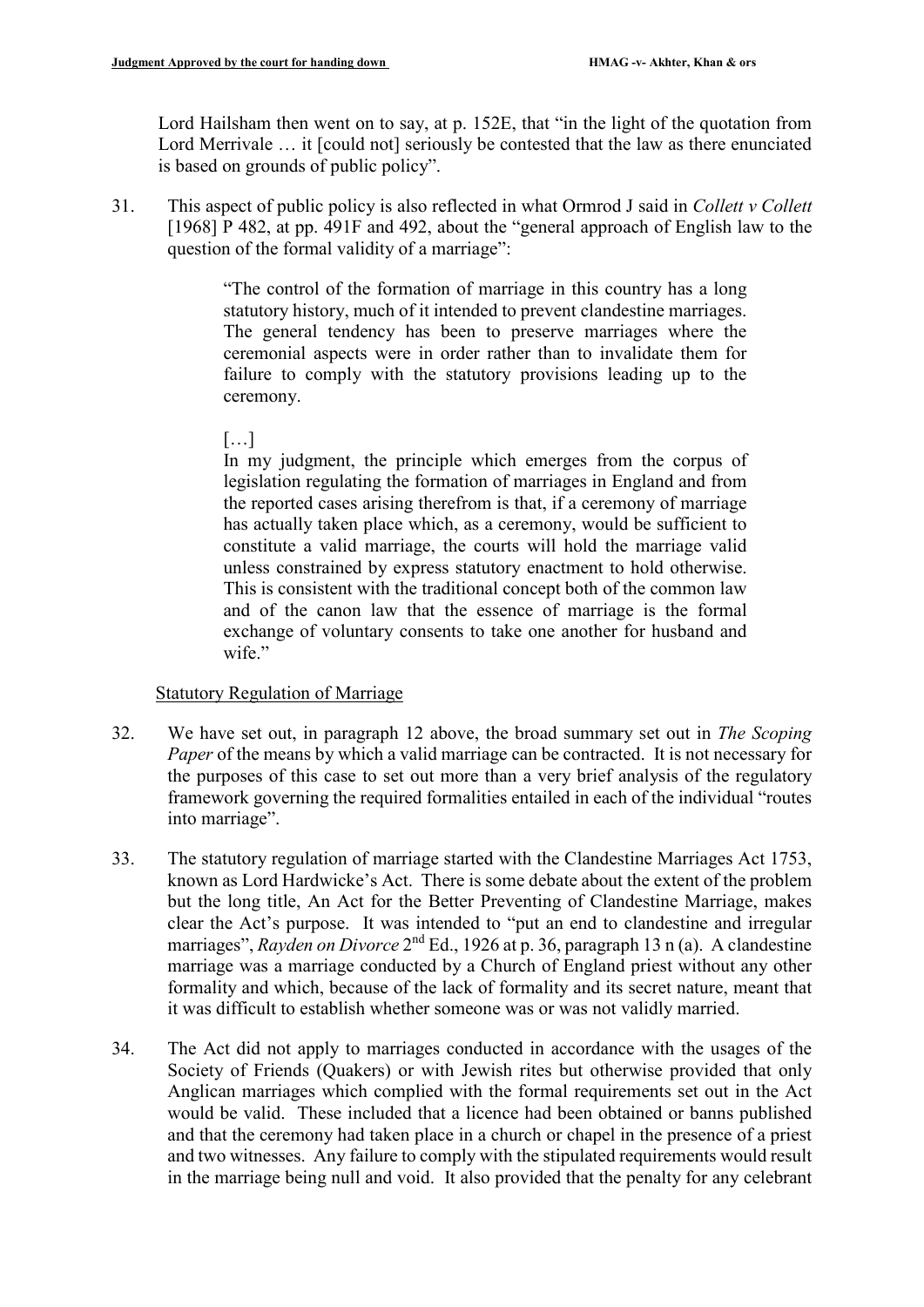found guilty of solemnizing a marriage contrary to the provisions of the Act was transportation for 14 years.

- 35. The subsequent legislative history is summarised in *A v A* and it is not necessary to repeat it in this judgment. We would note only the following developments.
- 36. The stringent effect of the 1753 Act of non-compliance with the formal requirements was very significantly ameliorated by the Marriage Act 1823 and repeated in the Marriage Act 1836. The latter provided, in s. 42, that a marriage would only be void if both parties "knowingly and wilfully intermarry ... under the Provisions of this Act" without complying with certain of the required formalities as specifically set out in that Act. The same wording now appears in s. 49 of the 1949 Act (which we set out in paragraph 41 below).
- 37. The Marriage Act 1836 effected another, more wide-reaching, change in that it removed the requirement that marriages, other than Jewish or Quaker marriages, had to be Anglican. As set out in  $A v A$ , at [48]: "marriages could be contracted by a ceremony at a register office or in any building (certified as a place of religious worship) registered for the solemnization of marriages and after a registrar's certificate had been issued as an alternative to banns or a licence. Non-Anglican places of worship had to have been duly registered and the ceremony had to take place in the presence of a registrar. The form and ceremony was such as the parties 'see fit to adopt' provided that at some point the parties declared that they knew of no lawful impediment to their marriage and said prescribed words to the effect that they took the other as their wife/husband". The requirement for a registrar to be present if the ceremony took place in a non-Anglican place of worship was removed by the Marriage Act 1898 which established "authorised persons" who could take the place of registrars.
- 38. The Marriage Act 1994 removed the requirement that non-Anglican marriages had to take place either in a register office or a registered building and created the concept of "approved premises". These are premises which have been approved by a local authority for the solemnization of marriages. Section 46 of the 1949 Act provides that: "No religious service shall be used at a marriage on approved premises".
- 39. As referred to above, Part I of the 1949 Act applies to a marriage according to the rites of the Church of England and Part II applies to a marriage under a Superintendent Registrar's Certificate. Each Part contains a section which sets out when a marriage will be void. We deal with these in reverse order, as the present case concerns Part II.
- 40. We, first, set out the provisions of s. 26 of the 1949 Act which, whilst not comprehensive, list the principal methods by which the marriage of a man and a woman and, in some circumstances, of same sex couples "may be solemnized" under Part II:
	- "26 Marriage of a man and a woman; marriage of same sex couples for which no opt-in necessary
		- (1) The following marriages may be solemnized on the authority of two certificates of a superintendent registrar—
			- (a) a marriage of a man and a woman, in a building registered under section 41, according to such form and ceremony as the persons to be married see fit to adopt;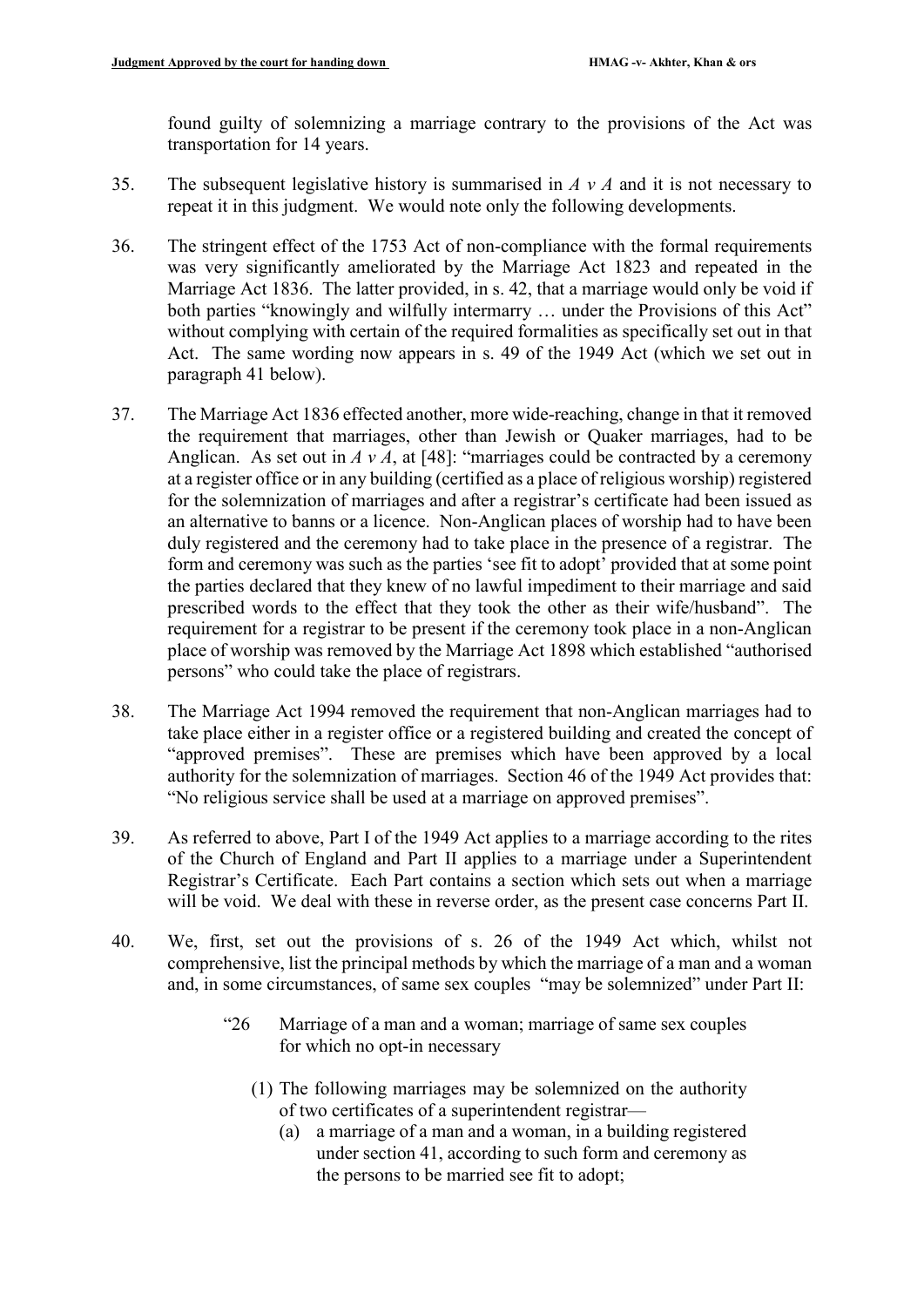- (b) a marriage of any couple in the office of a superintendent registrar;
- (bb) a marriage of any couple on approved premises;
- (c) a marriage of a man and a woman according to the usages of the Society of Friends (commonly called Quakers);
- (d) a marriage between a man and a woman professing the Jewish religion according to the usages of the Jews;
- (dd) a qualifying residential marriage;
- (e) a marriage of a man and a woman according to the rites of the Church of England in any church or chapel in which banns of matrimony may be published ...".

In order to obtain certificates from a superintendent registrar, each of the parties must give notice as required by s. 27 of the 1949 Act (and following sections).

41. Section 49 in Part II sets out when non-compliance with the required formalities will result in a marriage "*under*" (our emphasis) Part II being void:

> "If any persons knowingly and wilfully intermarry *under* the provisions of this Part of this Act—

> (a) without having given due notice of marriage to the superintendent registrar;

> (b) without a certificate for marriage having been duly issued, in respect of each of the persons to be married, by the superintendent registrar to whom notice of marriage was given;  $(c)$  ...

> (d) on the authority of certificates which are void by virtue of subsection (2) of section thirty-three of this Act;

> (e) in any place other than the church, chapel, registered building, office or other place specified in the notices of marriage and certificates of the superintendent registrar;

> (ee) in the case of a marriage purporting to be in pursuance of section  $26(1)(bb)$  of this Act, on any premises that at the time the marriage is solemnized are not approved premises;

> (f) in the case of a marriage in a registered building (not being a marriage in the presence of an authorised person), in the absence of a registrar of the registration district in which the registered building is situated;

> (g) in the case of a marriage in the office of a superintendent registrar, in the absence of the superintendent registrar or of a registrar of the registration district of that superintendent registrar;

> (gg) in the case of a marriage on approved premises, in the absence of the superintendent registrar of the registration district in which the premises are situated or in the absence of a registrar of that district; or

> (h) in the case of a marriage to which section 45A of this Act applies, in the absence of any superintendent registrar or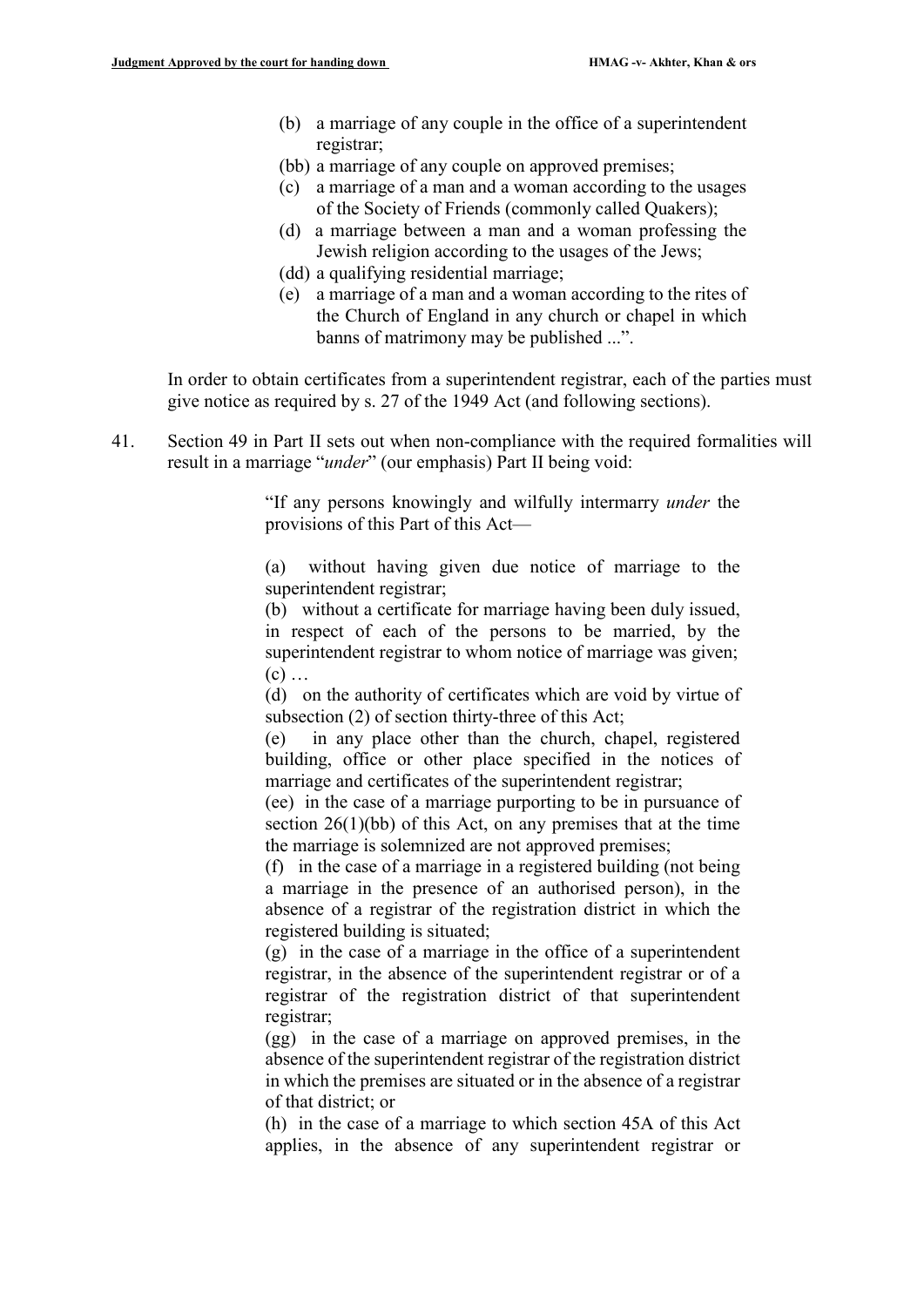registrar whose presence at that marriage is required by that section; the marriage shall be void."

We do not need to refer to section 49A which contains additional provisions in respect of same sex marriages.

- 42. Section 25 in Part I sets out when non-compliance with the required formalities will result in a marriage "*according* to the rites of the Church of England" (our emphasis) being void. We do not propose to set out the provisions of this section because the specific formalities listed are not relevant in this case. The relevant element is that the marriage must have been "according" to the rites of the Church of England.
- 43. In summary, therefore, s. 49 only applies when the parties "knowingly and wilfully intermarry *under* the provisions of this Part of this Act". Likewise, section 25 of the 1949 Act, only applies when the parties "knowingly and wilfully intermarry *according* to the rites of the Church of England".
- 44. We deal with non-marriages below but, as Mr Nagpal submitted, these provisions support the conclusion that there is a threshold which must be crossed before a ceremony or other acts will be within the scope of the 1949 Act at all. The words "according" and "under" must have some meaning. In our view, they support the conclusion that to "intermarry *according to* the rites of the Church of England" requires a marriage that can, at least, be said to be according to these rites. Similarly, the words "intermarry *under* the provisions of this Part of this Act" must mean more than simply the performance of a ceremony of marriage in England. It must be a marriage which can be defined or described as a marriage being contracted *under* Part II of the 1949 Act.
- 45. As is pointed out in the article referred to above, *The Legal Treatment of Islamic Marriage Ceremonies*, at p. 390, when dealing with the intention of the parties, "it is only where the parties 'intermarry under the provisions of [the] Act' that the court is directed to consider whether they did so knowingly and wilfully". In the view of the authors, with which we agree, "it would be wrong in principle for those who know that they are flouting the law to have more rights than those who do not". In our view, this also supports the conclusion that there is a threshold which has to be crossed before it can be said that the parties have intermarried under the provisions of Part II of the 1949 Act.

Nullity

- 46. A void marriage is "strictly speaking a contradiction in terms": *Bromley's Family Law*  $11<sup>th</sup>$  Ed., 2015 by Lowe and Douglas, at p. 67. This is because it has no legal effect on the status of the parties. A decree of nullity could, therefore, be said to be only declaratory because it does not make the marriage void. The grant of a decree of nullity is, however, significant because, as referred to above, it entitles the parties to apply for financial remedy orders under the 1973 Act.
- 47. The law relating to the nullity of marriage was first codified in the Nullity of Marriage Act 1971 ("the 1971 Act"). This followed the Law Commission's 1970 Report, *Family Law, Report on the Nullity of Marriage* (Law Com. No. 33). One of the existing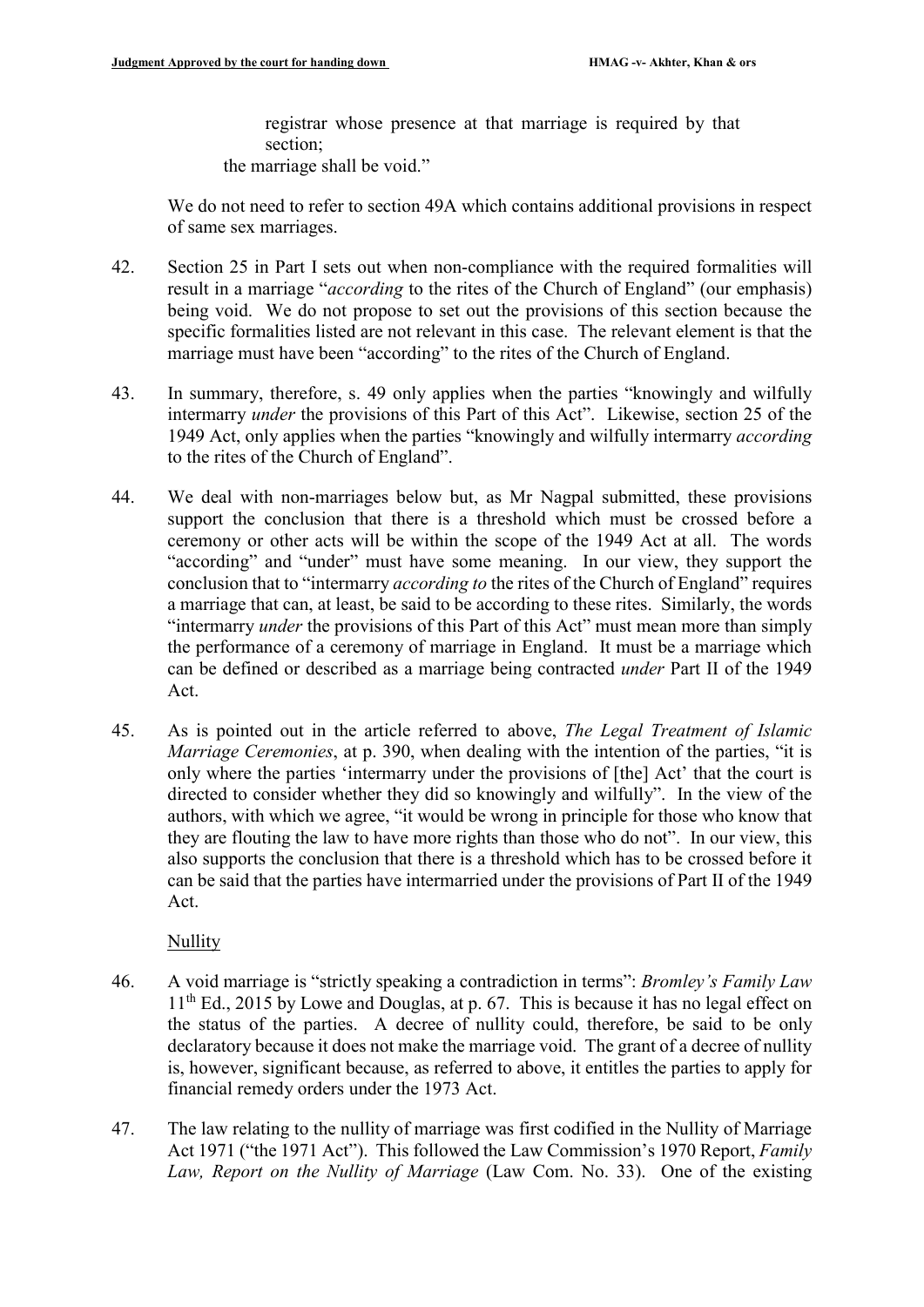grounds on which a marriage was void, as noted at [6] of the Report, was an "invalid ceremony of marriage" as "governed by the Marriage Act 1949". The Report recommended, at [96(a)], that the "law relating to nullity should be incorporated in a comprehensive statute" and, at [96(b)], that "the substance of the law should remain unchanged". This was carried through into the structure of the legislation, as recommended in the Report, and in the proposed grounds on which a marriage would be void, initially in the 1971 Act, and now in s. 11 of the 1973 Act.

- 48. Section 11 of the 1973 Act provides:
	- "11. Grounds on which a marriage is void

A marriage celebrated after 31st July 1971, other than a marriage to which section 12A applies, shall be void on the following grounds only, that is to say—

(a) that it is not a valid marriage under the provisions of the Marriage Acts 1949 to 1986 (that is to say where—

- (i) the parties are within the prohibited degrees of relationship;
- (ii) either party is under the age of sixteen; or
- (iii) the parties have intermarried in disregard of certain requirements as to the formation of marriage);

(b) that at the time of the marriage either party was already lawfully married or a civil partner;

 $(c) \quad \ldots$ 

(d) in the case of a polygamous marriage entered into outside England and Wales, that either party was at the time of the marriage domiciled in England and Wales.

For the purposes of paragraph (d) of this subsection a marriage is not polygamous if at its inception neither party has any spouse additional to the other."

It is clear that s.  $11(a)(iii)$  refers to the provisions of the 1949 Act partly because it is clear from the Law Commission Report that, as referred to above, the 1971 Act (which is in the same terms as the 1973 Act) was not intended to change the law and partly because the 1949 Act is the Act which sets out when non-compliance with the required formalities will make a marriage void (including, by incorporation, under the Marriage (Registrar General's Licence) Act 1970, s. 13).

49. The 1949 Act, as referred to above, expressly states when non-compliance with the required formalities will make a marriage void: s. 25 (in respect of Anglican marriages) and s.49 (in respect of all other marriages) with additional provisions in respect of same sex couples under s. 49A. The Act also expressly provides when proof of certain matters is not required to establish that a marriage is valid: e.g. s. 24 (in respect of Anglican marriages) and s. 48 (in respect of all other marriages). We would also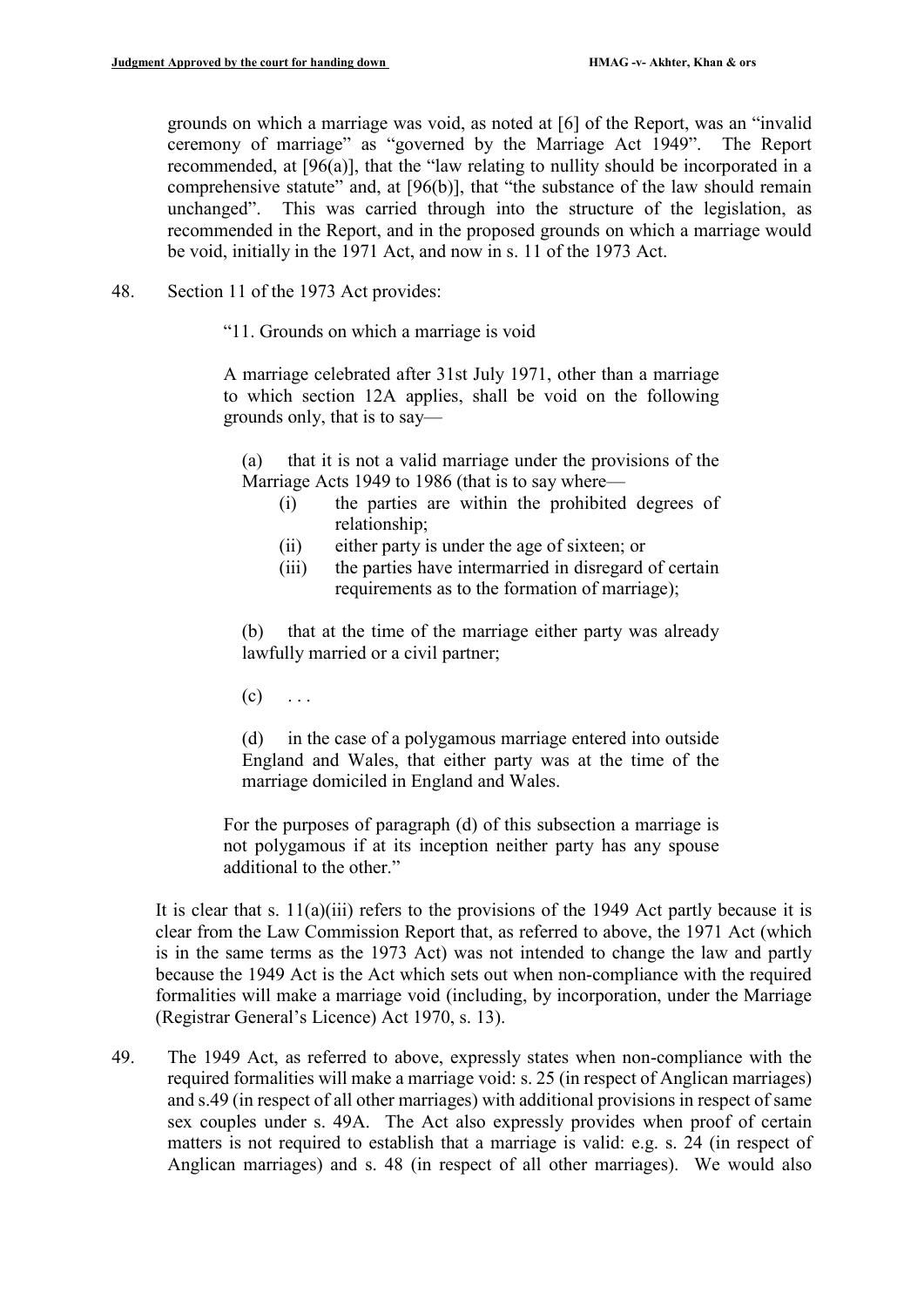mention that when the effect of non-compliance with some provisions, such as the presence of two witnesses (ss. 22, 44 and 46B), is not expressly addressed in the Act, the approach taken by the courts (see paragraph 31 above and 50 below) has been that non-compliance does not affect the validity of the marriage.

- 50. Mr Hale submitted that the 1949 Act does not preclude the court from finding a marriage void in circumstances other than those set out in that Act. We do not agree with this submission at least in respect of the circumstances of this case and certainly in respect of the court's power to grant a decree of nullity. As appears to have been agreed below, s. 11 of the 1973 Act prescribes *when* the court will have jurisdiction to grant a decree of nullity. Williams J recorded, at [51], Mr Le Grice QC's acknowledgement that "there is no residual inherent power in the High Court to grant a decree of nullity save under statute". Further, as set out above, s. 11(a)(iii) is clearly referring to non-compliance with those formalities which the 1949 Act expressly stipulates will make a marriage void. As set out in *A v A*, at [50]-[51] (Dr Lushington in *Catterall v Sweetman* (1845) 1 Rob Eccl 304 and Lord Penzance in *Greaves v Greaves* (1872) LR 2 P & D 423), it has long been established that the statutory provisions delineate when non-compliance with one of the required formalities will make a marriage void.
- 51. We would also refer to s. 58(5)(a) of the Family Law Act 1986 which prohibits a court from making a declaration "that a marriage was at its inception void". In our view, the combined effect of these provisions is clear, namely that whether the court can grant a decree of nullity because a marriage is void is to be determined by the provisions of s. 11 and, through s.  $11(a)(iii)$ , by the provisions of the 1949 Act.

## Non-Marriage

- 52. The 1949 Act sets out how a valid marriage is contracted. The 1949 Act and the 1973 Act set out when non-compliance with certain of the required formalities will make a marriage void. They do not contain any provisions setting out when a ceremony will not be within the scope of the Act at all. It has long been recognised, however, that there must be some ceremonies or acts which do not create even a void marriage and which, therefore, do not entitle a party to a decree of nullity. For example, in *Risk (otherwise Yerburgh) v Risk* [1951] P 50, Barnard J decided, at p. 53, that the court had no jurisdiction to grant a decree because, under English law, the marriage ceremony which had taken place in Egypt was "no marriage".The circumstances of that case were very different in that the basis of the decision was that the marriage was polygamous, the law in respect of which has since changed, but the issue of principle is the same. We would also refer to, *The Formation and Annulment of Marriage*, 1<sup>st</sup> Ed 1951, in which Joseph Jackson said, at p. 65, that "the question whether a marriage is void, voidable or valid presupposes the existence of an act allegedly creative of the marriage status".
- 53. The first authority to which we need refer, and the earliest authority referred to in the judgment below, which specifically addresses the 1949 Act is *R v Bham* [1966] 1 QB 159. The case concerned the criminal prosecution of an Imam under section 75(2)(a) of the 1949 Act for having conducted an Islamic ceremony of marriage in a private house in England. As noted in *A v A*, at [68], counsel for the Crown accepted that the ceremony in that case could not, wherever performed in England, have created more than a "purported marriage". In its judgment quashing the defendant's conviction, however, the Court of Criminal Appeal accepted, as correct, the submissions made on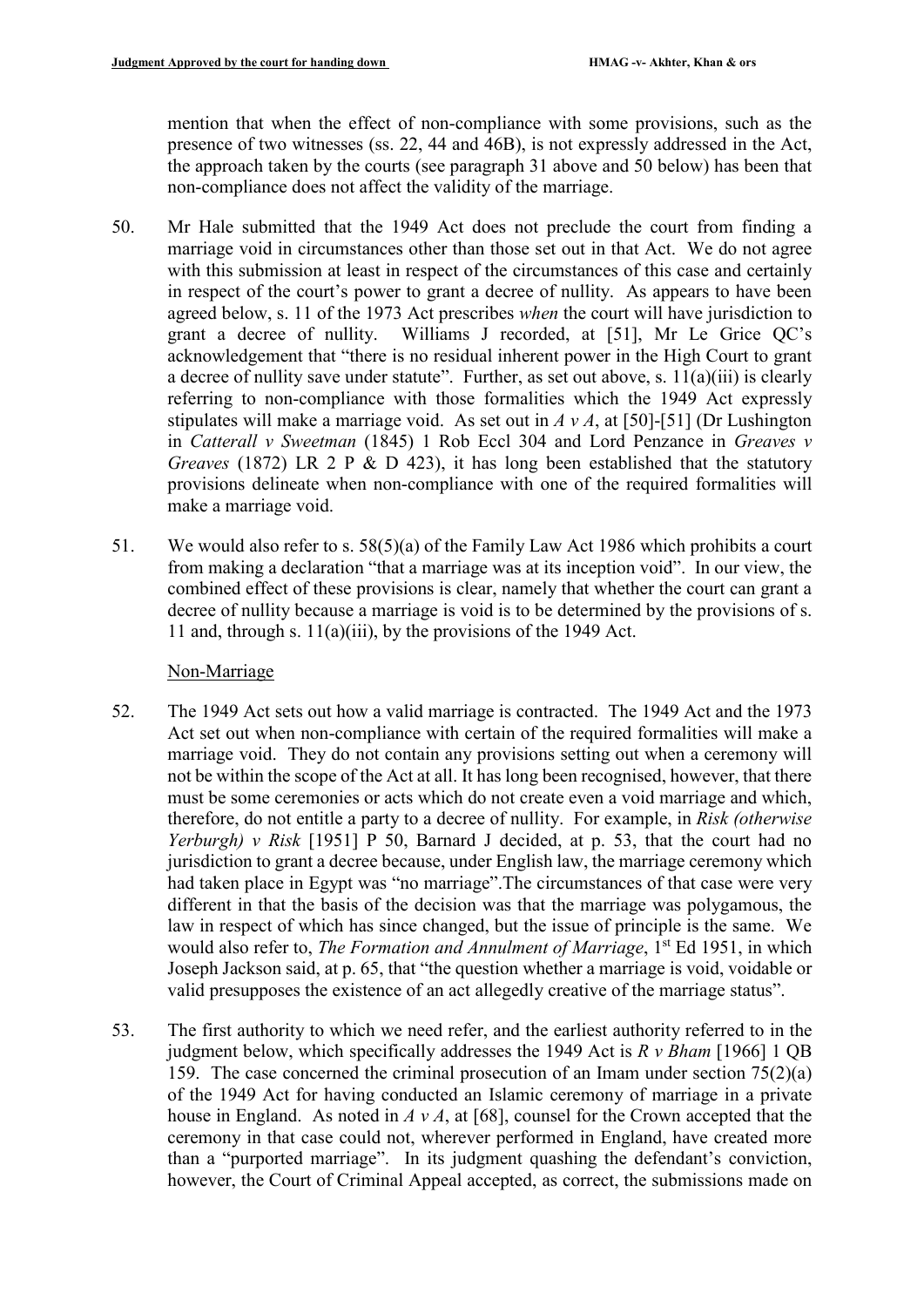behalf of the defendant that the 1949 Act applies only to marriages "permitted by English domestic law", at p. 168/B/C. This was because:

"The provisions of the Act prescribe and control the manner in which such a marriage may be solemnised. It does not seem to the court that the provisions of the Act have any relevance or application to a ceremony which is not and does not purport to be a marriage of the kind allowed by English domestic law", at p. 168 C/D; and:

"What, in our judgment, was contemplated by this Act and its predecessors in dealing with marriage, was the performing in England of a ceremony in a form known to and recognised by our law as capable of producing, when there performed, a valid marriage", at p. 169 B/C.

The Court agreed with and adopted, at p. 169/D, what Humphreys J had said in *R v Mohamed (Ali)* [1964] 2 QB 350n: to be within the Act, the ceremony "must be at least one which will prima facie confer the status of husband and wife on the two persons".

54. *R v Bham* does not provide a precise answer to the question of when a ceremony will be within the scope of the 1949 Act when it "does not purport to be of the kind allowed by English domestic law". This led to some discussion during the hearing of the appeal as to the meaning of the word "purport" in these circumstances. This is relevant because, as was observed in the Law Commission's report on *Solemnisation of Marriage in England and Wales* (EWLC 53) 1973, Annex para 120, after quoting from *R v Bham*:

> "Unfortunately, the Act gives little indication of what are the minimum requirements of a 'form known to and recognised by our law as capable of producing … a valid marriage'".

We return to this question below. At present we would simply note that *R v Bham* is clear authority for the proposition that there can be ceremonies of marriage which are not within the scope of the 1949 Act at all and which would not, therefore, be within the scope of s. 11(a)(iii) of the 1973 Act.

- 55. This principle has been applied in a number of first instance decisions since then, including: *Gereis v Yagoub* [1997] 1 FLR 854; *A-M v A-M*; *Hudson v Leigh (Note)* [2013] Fam 77 (an application for permission to appeal was dismissed by the Court of Appeal); *Al-Saedy v Musawi (Presumption of Marriage)* [2011] 2 FLR 287; *El Gamal v Al-Maktoum* [2012] 2 FLR 387; *Dukali v Lamrani (Attorney General intervening)* [2013] 2 FLR 1099; and *A v A*.
- 56. In addition, in *Sharbatly v Shagroon* [2013] 1 FLR 1493, the Court of Appeal approved Holman J's decision in *Dukali v Lamrani* and also referred, at [28], to Bodey J's judgment in *Hudson v Leigh* as having been "endorsed by [the Court of Appeal] when rejecting the oral permission application". Both *Dukali v Lamrani* and *Sharbatly v Shagroon* concerned applications for permission to apply for a financial remedy order after an overseas divorce under the Matrimonial and Family Proceedings Act 1984. In both cases, however, the marriages had been conducted in England; in the former by a Moroccan civil ceremony conducted at the Moroccan Consulate in London; in the latter, by an Islamic ceremony of marriage at a hotel in London.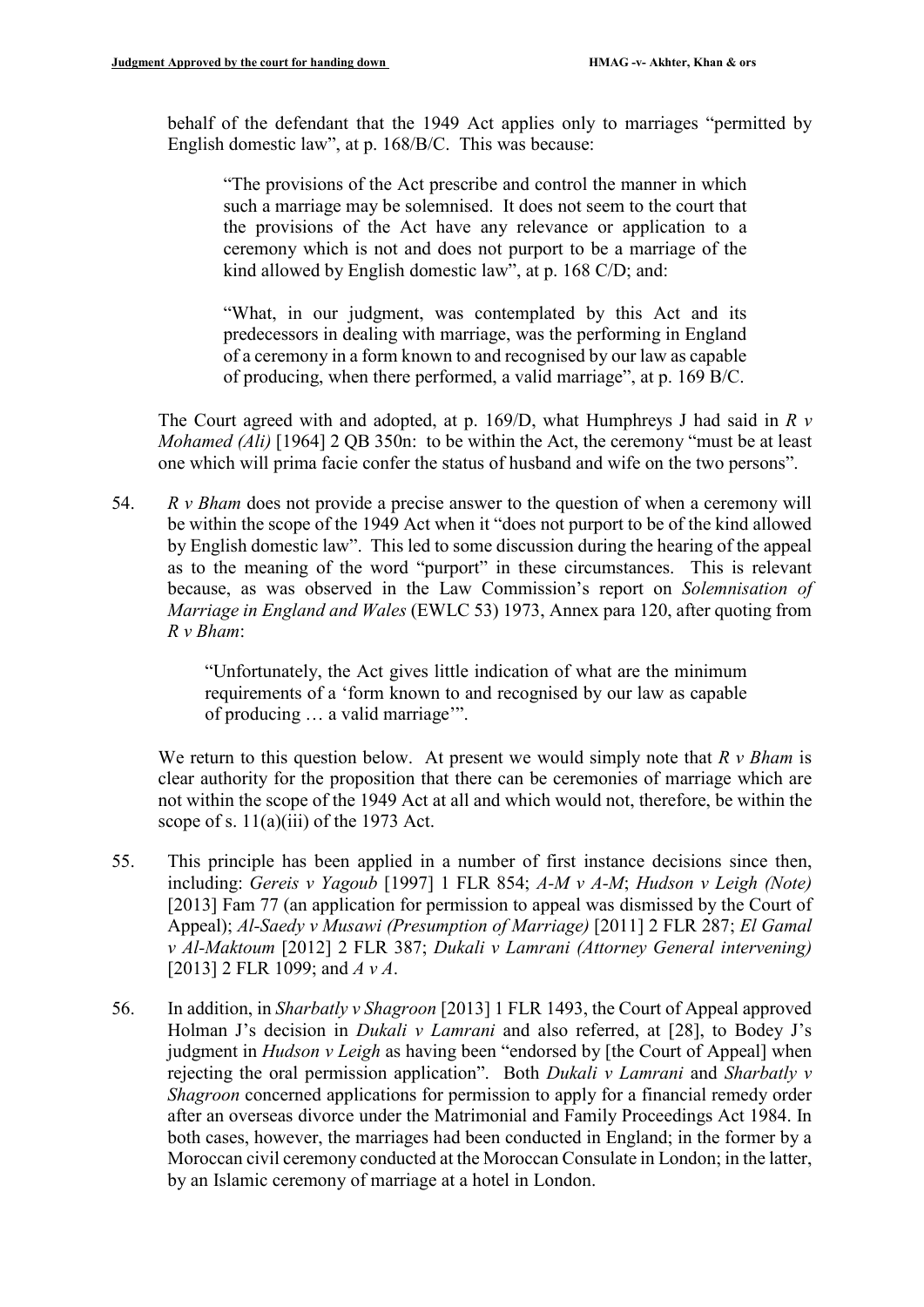- 57. Although the immediate issue in each case was whether the respective marriages were marriages within the meaning of the 1984 Act, it is clear that in both cases this was determined through the provisions of the 1949 Act and the 1973 Act. In *Dukali*, Holman J decided, at [36], that the marriage "was neither valid nor void but was nonexistent. It was not valid because there was manifold non-compliance with every requirement of the Marriage Acts as to notification, use of a registered or approved venue, form, authorisation of the officiant and subsequent registration". It was also not a void marriage because, at [36], "it did not even purport to be a marriage under the provisions of the Marriage Acts"; the parties had not "purported to inter-marry under the provisions of [Part II] of the 1949 Act at all". It was therefore, at [37], a "nonmarriage".
- 58. In *Sharbatly v Shagroon* Thorpe LJ expressly agreed with Holman J's analysis, including the following passage, quoted by Thorpe LJ at [32]:

"[44] Despite all these points and considerations, however, I have reached the firm view, submitted not only on behalf of the husband but also by counsel on behalf of the intervening Attorney-General, that the word 'marriage' in s 12 and Part III generally of the MFPA must mean, and can only mean, a marriage which is, or under English law is recognised as, a valid or at least a void marriage. That is the natural meaning and scope of the word 'marriage' when used in this context. Far from needing to use words of limitation or exclusion to limit 'marriage' to a valid or void marriage, Parliament would have needed to use express words of inclusion if it had intended to enlarge and include within the word 'marriage' even what is characterised here as a non-marriage. That is particularly so in the case of a marriage which was actually contracted in England. If the marriage relied upon is a ceremony which took place here but which was so irregular and altogether outside the scope of the Marriage Acts as not to be a marriage at all, not even a void one, then in my view it would require clear words from Parliament before it could fall within the scope of s 12 and Part III [of the 1984 Act]."

- 59. As referred to above, although both these cases were dealing with applications under the 1984 Act, the decisions were clearly based, to quote again from Holman J's judgment, at [44], on whether the marriage was "under English law … recognised as a valid or at least a void marriage". As well as approving this reasoning, Thorpe LJ made clear, at [33], that the 1984 Act "cannot be divorced from the 1973 Act" and, at [34], that his decision was based on his conclusion that "fundamental" to the right to apply under the 1984 Act "is the existence of a marriage recognised as valid or void by the lex loci celebrationis" (i.e. England and Wales).
- 60. It would not, therefore, appear to be open to us to decide, as submitted in particular by Mr Horton, that the concept of non-marriage should be confined to situations where there was "clearly no intention for any form of marital relationship to be created".
- 61. Even if this was open to us, however, it seems to us that to accept this submission would be to open up a path which would create very considerable difficulties, similar to those which the regulatory system first introduced in 1753 has been designed to prevent.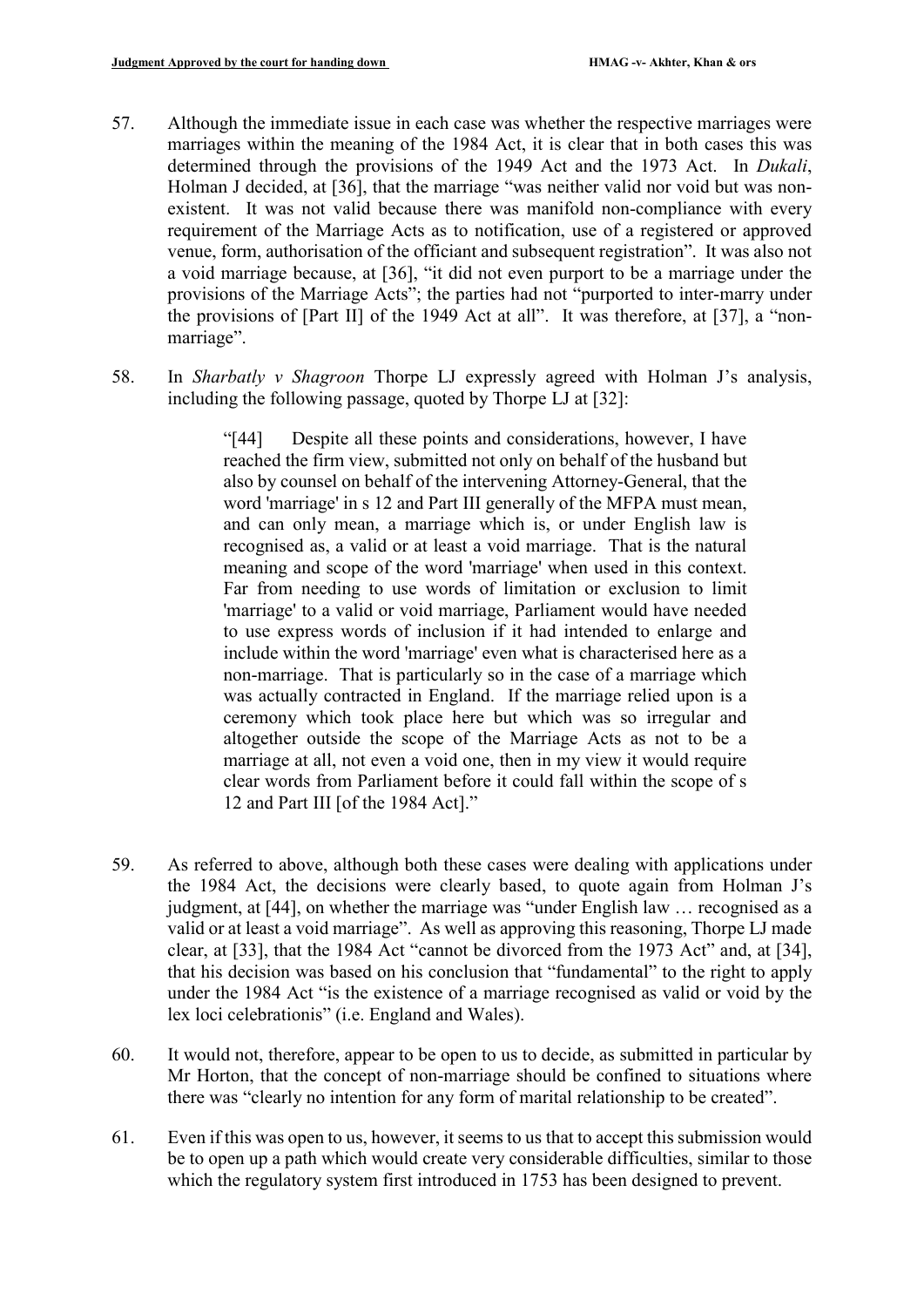- 62. The present case concerns a religious ceremony and Mr Horton's submission would seem to require that all religious ceremonies, wherever and however performed, should be brought within the scope of the 1949 Act. That would clearly not be an acceptable dividing line especially as a marriage solemnized in approved premises can take any form (other than a religious service) the parties choose. It would then, equally, be questioned why any such ceremony wherever performed should not also be included within the scope of the 1949 Act. It would clearly not be acceptable to exclude such ceremonies and to give them a different legal effect to a religious ceremony for that reason alone. The current legal position has been neatly summarised in *The Scoping Paper*, at [2.71], namely that: "Faced with the prospect of effectively deregulating marriage … the courts developed the concept of the 'non-marriage'".
- 63. We would, therefore, have concluded that, to prevent the regulatory system being fundamentally undermined and in a manner which would be contrary to the need for certainty in the interests of the parties and in the public interest, we would have decided that there are some ceremonies of marriage which do not create even void marriages. In summary, in some cases the extent of non-compliance with the formal requirements stipulated under the 1949 Act means that the manner in which the marriage has been "solemnized" (to use the word from the 1949 Act, including s. 29), is such that the parties have not intermarried *under* the provisions of Part II or, when relevant, *according* to the rites of the Church of England.
- 64. As referred to above, however, we agree with observations that have been made about the unsatisfactory nature of the expression "non-marriage". We consider that the focus should be on the ceremony and would propose that they should be called a "nonqualifying ceremony" to signify that they are outside the scope of both the 1949 and the 1973 Acts.

Issue (i):

- 65. We conclude on issue (i) that, it is clear, for the reasons given above, that there can be ceremonies which do not create a marriage, or even a void marriage, within the scope of the 1949 and the 1973 Acts and which do not, therefore, entitle the parties to a decree of nullity.
- 66. We referred, in paragraph 54 above, to there being some discussion during the hearing of the appeal as to the meaning of the word "purport". Having considered whether we should seek further to define when a marriage will "purport to be a marriage" within the scope of the 1949 Act, we have decided not to do so. This is for a number of reasons. First, the Law Commission is conducting a comprehensive review of the law governing how and where couples can marry, which would seem likely to include consideration of this issue. Secondly, we doubt whether it is possible or, indeed, sensible, to seek to delineate when the cumulative effect of the failure to comply with the required formalities will result in a non-qualifying ceremony and when it will result in a void marriage. Rather, we would suggest that the focus of the parties who want to marry and of those officiating at a ceremony of marriage, should be on complying with the required formalities so that they can be confident that they have contracted a valid marriage. Thirdly, although there may be ceremonies, such as in *A v A*, when the cumulative effect of compliance with the required formalities is to create a valid or, alternatively, a void marriage, we would not want to encourage parties who want to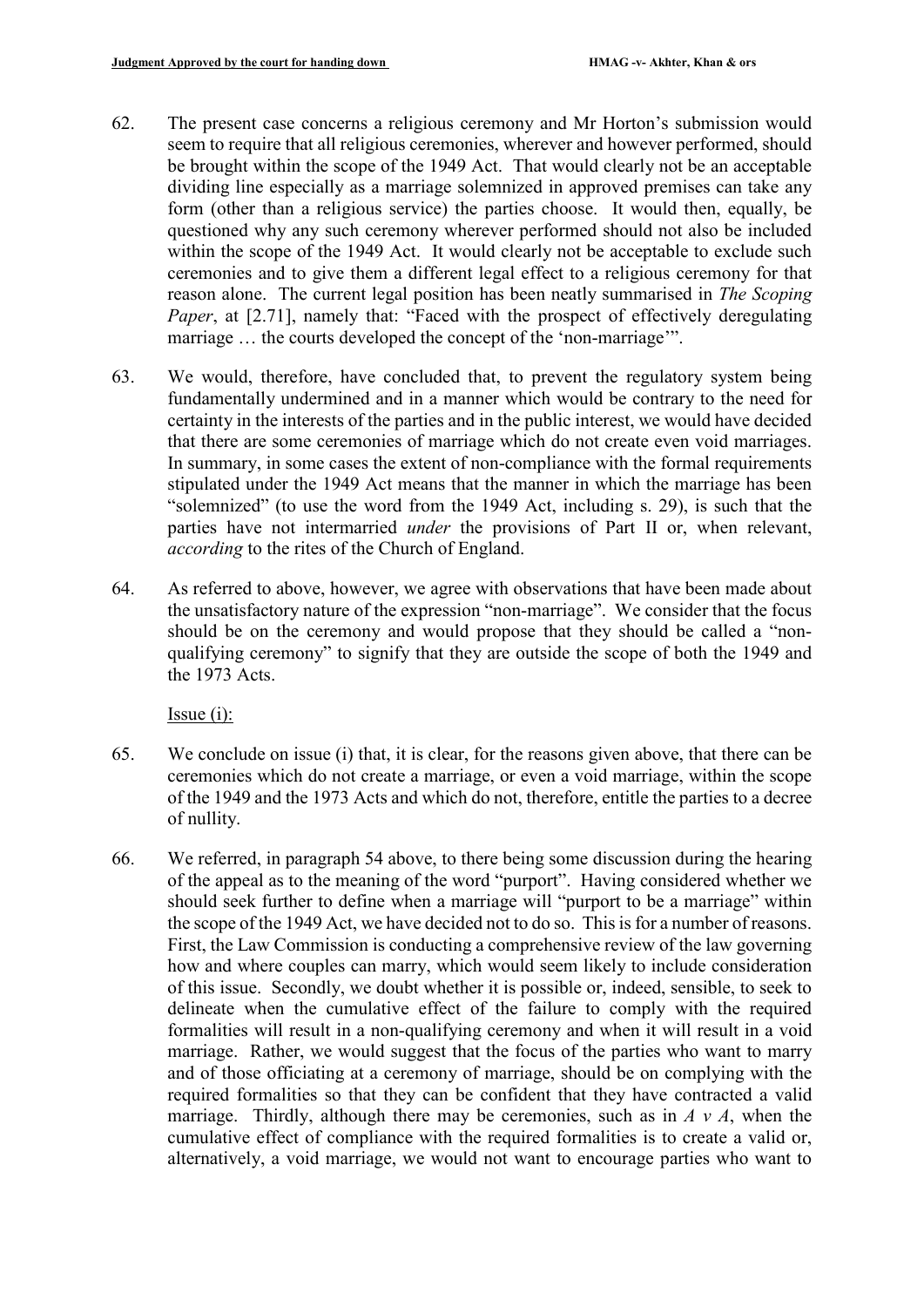marry to rely on such partially compliant ceremonies because the outcome will, inevitably, be uncertain.

## Human Rights

- 67. The judge, having held, at [56], that the court must consider "on the specific facts of this case whether [what] the parties did can properly be evaluated as an attempt to comply with the formalities required in English law to create a valid marriage", accepted the submission of Mr Le Grice that, in interpreting s. 11 of the 1973 Act, the court should take into account fundamental rights under the ECHR.
- 68. The position in relation to the ECHR is not easy to distil. This is because (i) certain of the Interveners seek to rely on Articles of the ECHR which were not relied on by the Petitioner at first instance; and (ii) some Interveners now seek to assert that the judge was wrong in his conclusions in relation to, for example, A1P1 in circumstances where there is no Respondent's Notice (nor could there have been as, of those now appearing in this appeal, only the Interveners seek to uphold the judge's judgment). In those circumstances, the court permitted submissions to be made in relation to all the human rights arguments now raised.
- 69. The judge, in concluding that this was a void marriage, relied upon the following key aspects of the ECHR in support of his determination that there should be a flexible approach to the interpretation of s. 11 of the 1973 Act. We will deal with these issues in the following order:
	- i) Article 12 ECHR: the judge held, at [93(c)], that "a horizontal effect together with general principles of fairness or equitable principles support the proposition that if the parties had agreed to or it was their joint understanding that they would engage in a process which would ultimately lead to a legally valid marriage means that should be taken into account in determining whether [what] took place falls within or without the parameters of section 11";
	- ii) The judge held, at [93(a)], that where the parties intended to effect a legal marriage, Article 8 supports an approach to interpretation "and application which [results in] the finding of a decree of a void marriage rather than a wholly invalid marriage";
	- iii) The court should, where appropriate, consider the best interests of the children, at [93(b)].

A1P1

70. As it has been reargued on this appeal, we will first briefly deal with A1P1 before moving on to the three matters set out above. A1P1 provides:

> "1. Every natural or legal person is entitled to the peaceful enjoyment of his possessions. No one shall be deprived of his possessions except in the public interest and subject to the conditions provided for by law and by the general principles of international law".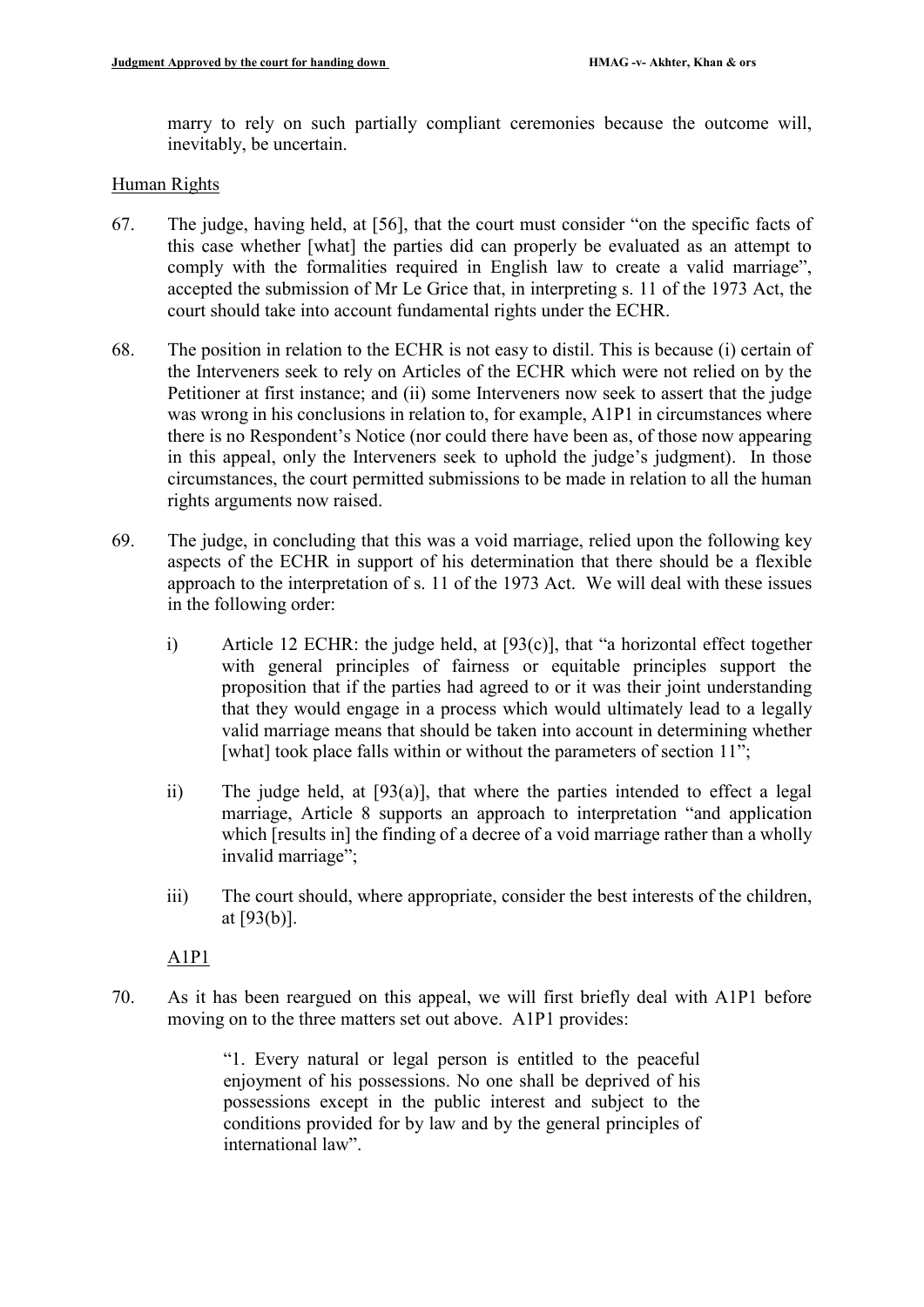- 71. At first instance, Mr Le Grice argued that, as a wife, the Petitioner would have acquired a share in the matrimonial property, which potential, he submitted, was a right to property within A1P1. He argued that the court, in categorising her religious marriage as a non-marriage, prevented the Petitioner from securing her interest in this property because her lack of status as a "wife" denied her the right to instigate financial remedy proceedings.
- 72. Mr Nagpal submitted that this is to put the "cart before the horse". We agree; even if a wife's claim to a share of what would otherwise be matrimonial assets amounts to "property rights" (and this is far from clear: *Ram v Ram* [2004] EWCA Civ 1452; [\[2005\] 2 FLR 63](about:blank) and *Gray v Work* [\[2017\] EWCA Civ 260; \[2018\] Fam 35\)](about:blank) the gateway to those property rights is the right to a decree of either divorce or nullity.
- 73. The judge said:

"88…The unascertained right to a share of the matrimonial property seems to me dependent upon establishing that there is either a valid or a void marriage and thus there is no potential property right infringed until that is established. I therefore do not consider that the A1P1 argument assists either in respect of an assertion that a determination of non-marriage infringes rights or that the court should interpret section 11 so as to act compatibly with A1P1 rights."

We agree with this analysis and, accordingly, A1P1 cannot be used as a basis for, or to bolster other, human rights arguments.

Article 12

- 74. Although the judge rejected the A1P1 argument on the basis that the Petitioner does not have the status necessary to engage the Protocol, he nevertheless went on to hold that the Petitioner should be entitled to make an application for financial remedy. The question must therefore arise as to whether Article 12, as an alternative to A1PI, provides her with the necessary status to make an application under the 1973 Act.
- 75. Article 12 provides:

"Article 12 - right to marry

Men and women of marriageable age have the right to marry and to found a family, according to the national laws governing the exercise of this right."

- 76. At first instance neither the Attorney General nor the Petitioner sought to rely on Article 12. Both accepted that domestic law can properly impose formalities on marriage and that there is no Article 12 obligation on the state to recognise a religious marriage: see for example: *X v Federal Republic of Germany* (No 6167/73) (1975) 1 DR 64 and *Hamer and United Kingdom* (7114/75) (1982) 4 EHRR 139 [60]-[61].
- 77. The judge accepted, at [83], that, from a "vertical perspective", there was no basis on which to conclude that a failure to regard the Petitioner's Nikah as a void marriage could amount to a breach of Article 12. The judge still regarded Article 12, however,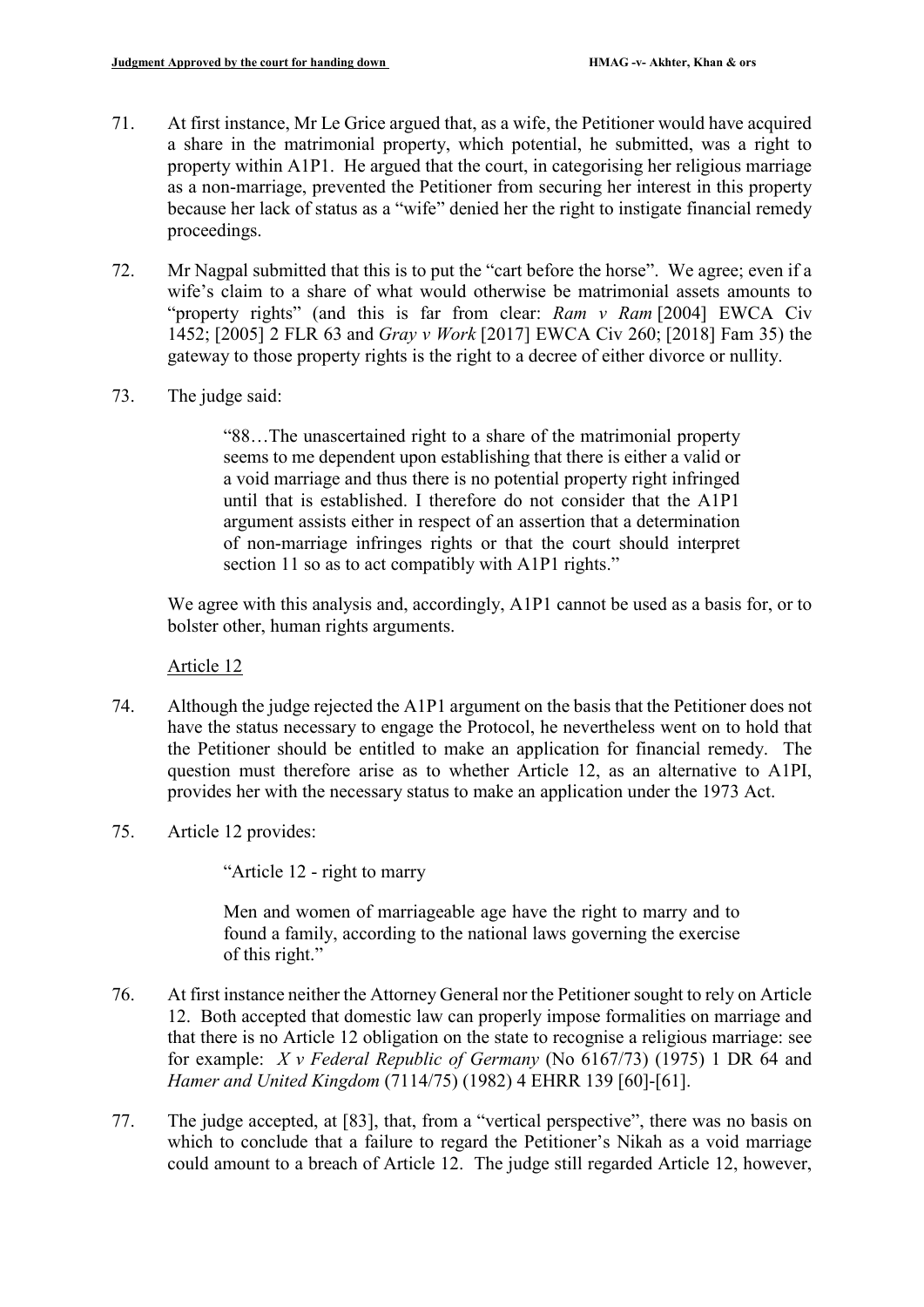as relevant and, by a somewhat unconventional route, concluded that this was a void marriage, in part by reason of what he called Article 12's "horizontal effect".

- 78. In our judgment, before examining the correctness of the judge's 'horizontal route', we must first consider whether on the facts of this case Article 12 is engaged at all.
- 79. In *Johnston and Others v Ireland* [1986] ECHR 17, (1986) 9 EHRR 203 *(Johnston)* the ECtHR said:

"52 the Court agrees with the Commission that *the ordinary meaning of the words 'right to marry' is clear, in the sense that they cover the formation of marital relationships but not their dissolution.* Furthermore, these words are found in a context that includes an express reference to "national laws"; even if, as the applicants would have it, the prohibition on divorce is to be seen as a restriction on capacity to marry, the Court does not consider that, in a society adhering to the principle of monogamy, such a restriction can be regarded as injuring the substance of the right guaranteed by Article 12 (art. 12). *(our emphasis)*

Moreover, the foregoing interpretation of Article 12 (art. 12) is consistent with its object and purpose as revealed by the travaux préparatoires. … In the Court's view, the travaux préparatoires disclose no intention to include in Article 12 (art. 12) any guarantee of a right to have the ties of marriage dissolved by divorce.

53. The applicants set considerable store on the social developments that have occurred since the Convention was drafted, notably an alleged substantial increase in marriage breakdown.

It is true that the Convention and its Protocols must be interpreted in the light of present-day conditions (see, amongst several authorities, the above-mentioned *Marckx* judgment, Series A no. 31, p. 26, § 58). However, the Court cannot, by means of an evolutive interpretation, derive from these instruments a right that was not included therein at the outset. This is particularly so here, where the omission was deliberate."

80. This reasoning was applied by the Court of Appeal in *Owens v Owens* [2017] EWCA Civ 182, [2018] 1 FLR 1002, at [76]–[81] where the Court of Appeal, having considered *Johnston*, held that a submission that there is no Convention right to be divorced nor, if domestic law permits divorce, a right to a "favourable outcome" was "irrefutable" a proposition not thereafter challenged in the Supreme Court [2018] UKSC 41, at [29]. This is not to say that there might not be circumstances in which Article 12 *could* be engaged if the domestic divorce provisions, for example, created "insurmountable legal impediments on the possibility to remarry after divorce": *Babiarz v Poland* [2017] ECHR 13, [2017] 2 FLR 613, at [50] (see paragraph 104 below).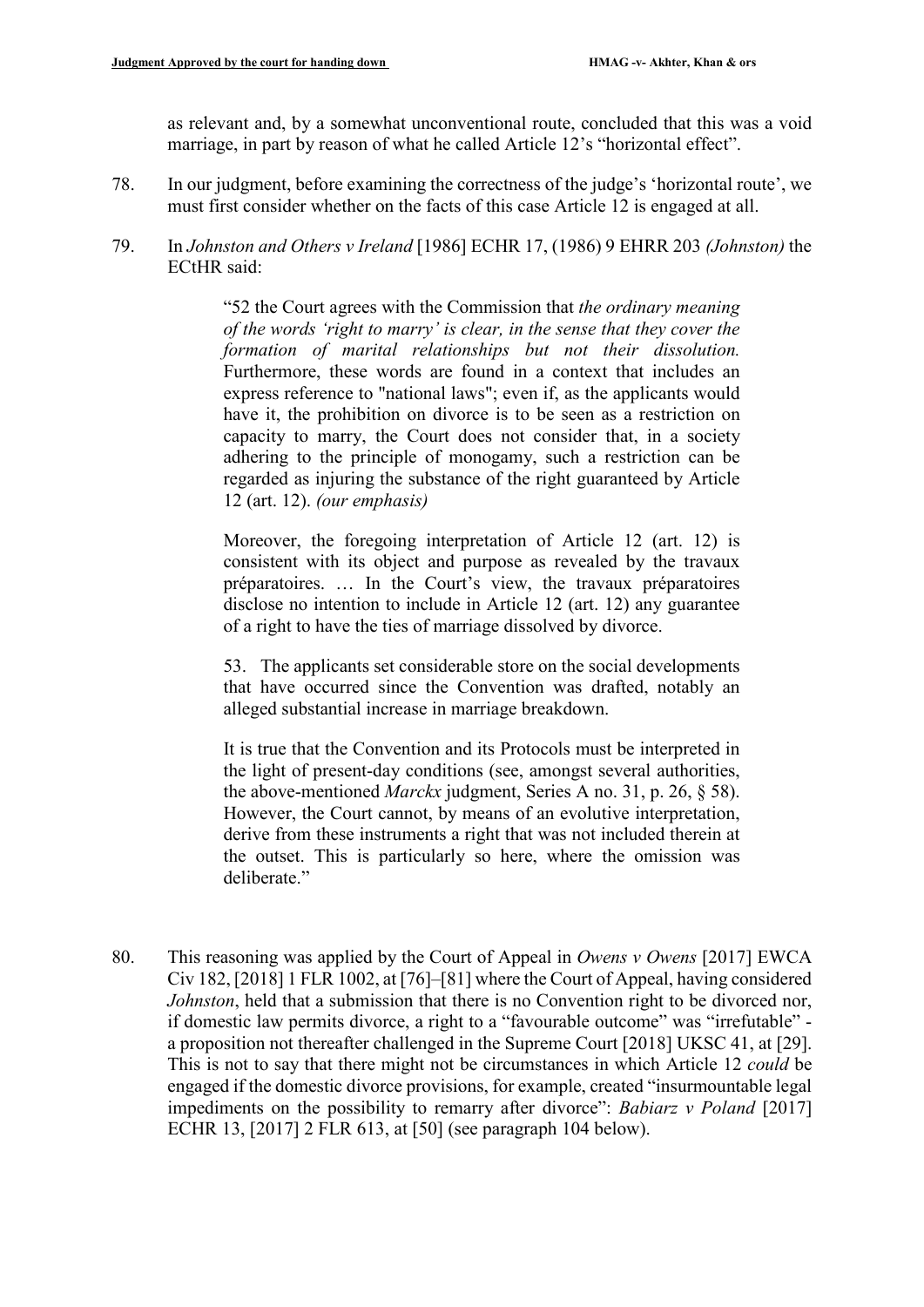- 81. This court is bound by *Owens*, and the circumstances referred to in *Babiarz* are very far removed from this case, which is not about any impediment to the right to marry but only about whether the Petitioner is entitled to a decree of nullity. It being "irrefutable" that there is no absolute right to be divorced under Article 12, the question is whether Article 12 applies to nullity. In our judgment it does not. Logic alone would dictate this to be the case but, in any event, casting back to the ECtHR's words in *Johnston*, if Article 12 cannot cover "the dissolution of a marriage", it cannot cover a situation where a marriage is declared null and void ab initio.
- 82. In our judgment, counsel at first instance were right in their joint view that Article 12 has no place in this case. For completeness sake, however, we address the judge's finding that Article 12 has "horizontal" effect and that:

"83 … in this case where the husband led the wife to believe that they would undertake a civil ceremony as part of the process of marrying and has thus left her in the situation where she does not have a marriage which is valid under English law the husband himself has infringed her right to marry. Once she had embarked on the process going through the Nikah ceremony and consummating the marriage, notwithstanding Ms Rhone-Adrien's assertion that she could have left the marriage at any stage, the reality for this wife and I suppose many others in her situation is that this was not a realistic option for her. Thus if this marriage is not a valid marriage according to English law nor a void marriage she is left without the remedies which arise from divorce or nullity. It seems to me this must be a relevant consideration in the evaluation of whether on these facts this should be treated as a void marriage."

- 83. In his conclusion, at [93c], the judge said that Article 12 "together with general principles of fairness or equitable principles support the proposition" that a failure to fulfil the agreement or "joint understanding that they would engage in a process which would ultimately lead to a legally valid marriage" should be "taken into account in determining whether [what] took place falls within or without the parameters of section 11".
- 84. Mr Nagpal submitted that ss. 3 and 6 of the Human Rights Act 1998 impose obligations on public authorities, including courts, but not on individuals. Whilst those obligations can in certain cases, Mr Nagpal submitted, require the state through the courts to regulate relations between private individuals, in the present case, at no time did the Petitioner possess any type of private law right against the Respondent requiring him to marry her lawfully or have any claim against him for refusing to do so.
- 85. In any event, Mr Nagpal argued, a finding that the parties never married (which is what a void marriage is) would not logically remedy a determination that the right to marry was infringed.
- 86. We would agree with both these propositions.
- 87. Mr Nagpal further submitted that the judge's decision amounted to a finding that the Respondent "behaved badly" in failing to carry out what had been the joint intention of the parties many years ago, namely that there should be a civil ceremony resulting in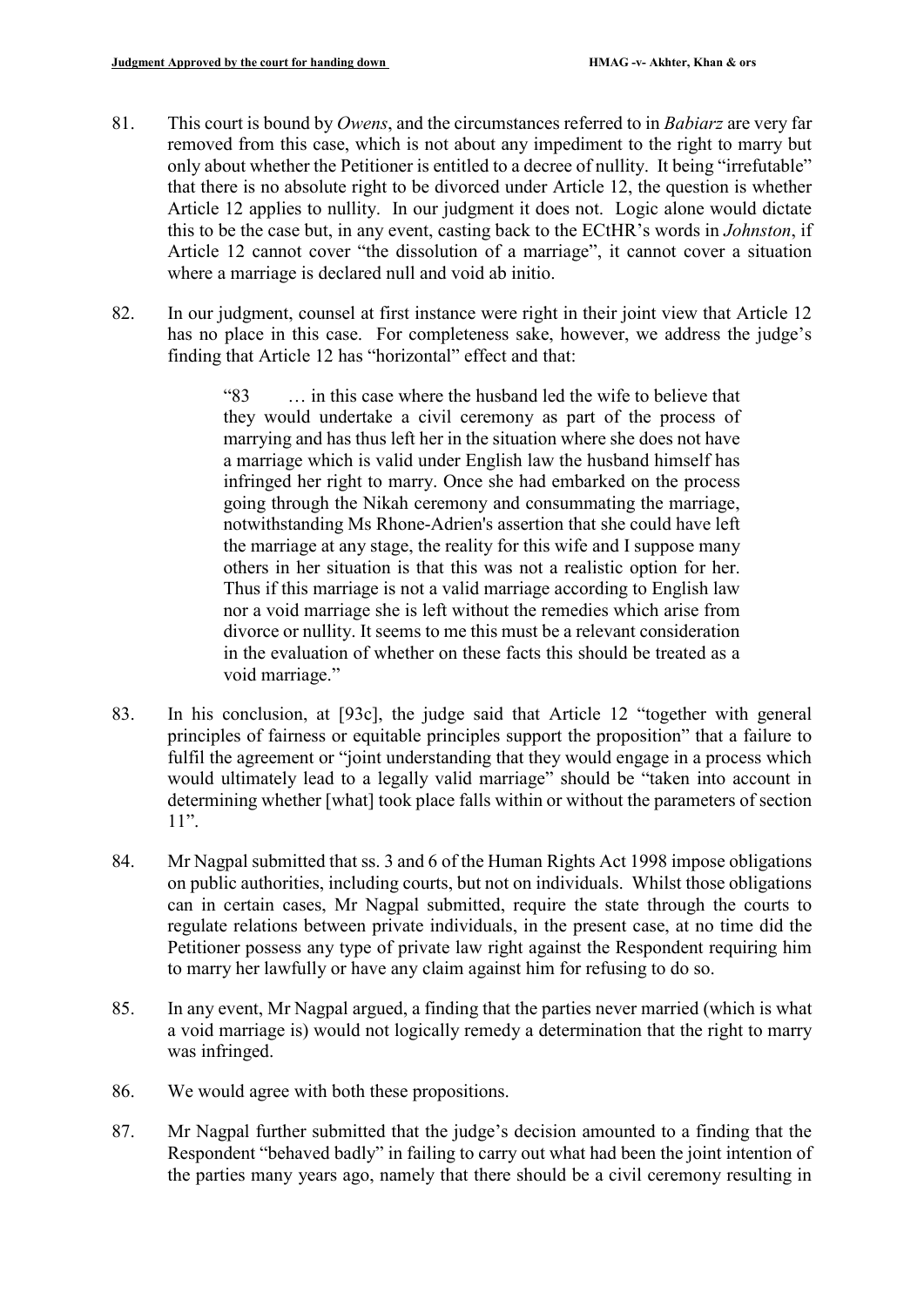the parties' marriage, valid according to Islam, also becoming a legal marriage under the 1949 Act.

88. No one can be forced to marry; indeed to force someone to marry is a criminal offence. Further, a person can change their mind and break their promise to do so right up to the last minute before the proposed marriage ceremony (or, even, during the ceremony). From a legal perspective, it does not matter how badly that refusal may reflect on the person who changes their mind, or indeed how deeply hurtful it is to their intended spouse. That this is the case is reflected in the fact that agreements to marry do not give rise to legal rights, and that no action lies for their breach: see s. 1 of the Law Reform (Miscellaneous Provisions) Act 1970 ("the 1970 Act") which abolished "breach of promise" actions:

"Engagements to marry not enforceable at law.

- (1) An agreement between two persons to marry one another shall not under the law of England and Wales have effect as a contract giving rise to legal rights and no action shall lie in England and Wales for breach of such an agreement, whatever the law applicable to the agreement."
- 89. In our judgment therefore Article 12, like A1P1, is not engaged and even if it were, there would be no breach on the facts of this case.

Article 8

90. Article 8 provides:

"Article 8 Right to respect for private and family life

1 Everyone has the right to respect for his private and family life, his home and his correspondence

2 There shall be no interference by a public authority with the law and it is necessary in a democratic society in the interests of national security, public safety or the economic well-being of the country, for the prevention of disorder or crime, for the protection of health or morals or for the protection of the rights and freedoms of others."

- 91. In *Serife Yigit v Turkey* (3976/05) (2011) 53 EHRR 25 *(Serife Yigit)* the ECtHR considered the human rights implications of a refusal to give a widow's pension to a woman who had married her partner in a religious ceremony but without a recognised civil ceremony. There was a challenge on the basis of Article 14 taken with A1PI, but the second limb to the argument put before the court was based on an alleged violation of Article 8 on the basis that a failure to recognise their religious marriage amounted to an infringement of the surviving partner's right to respect for private and family life.
- 92. The court found that Article 8 was applicable, the applicant having entered a religious marriage, had six children and having lived together for 26 years until her partner's death. The question was, therefore, whether the state, in conferring a status on civil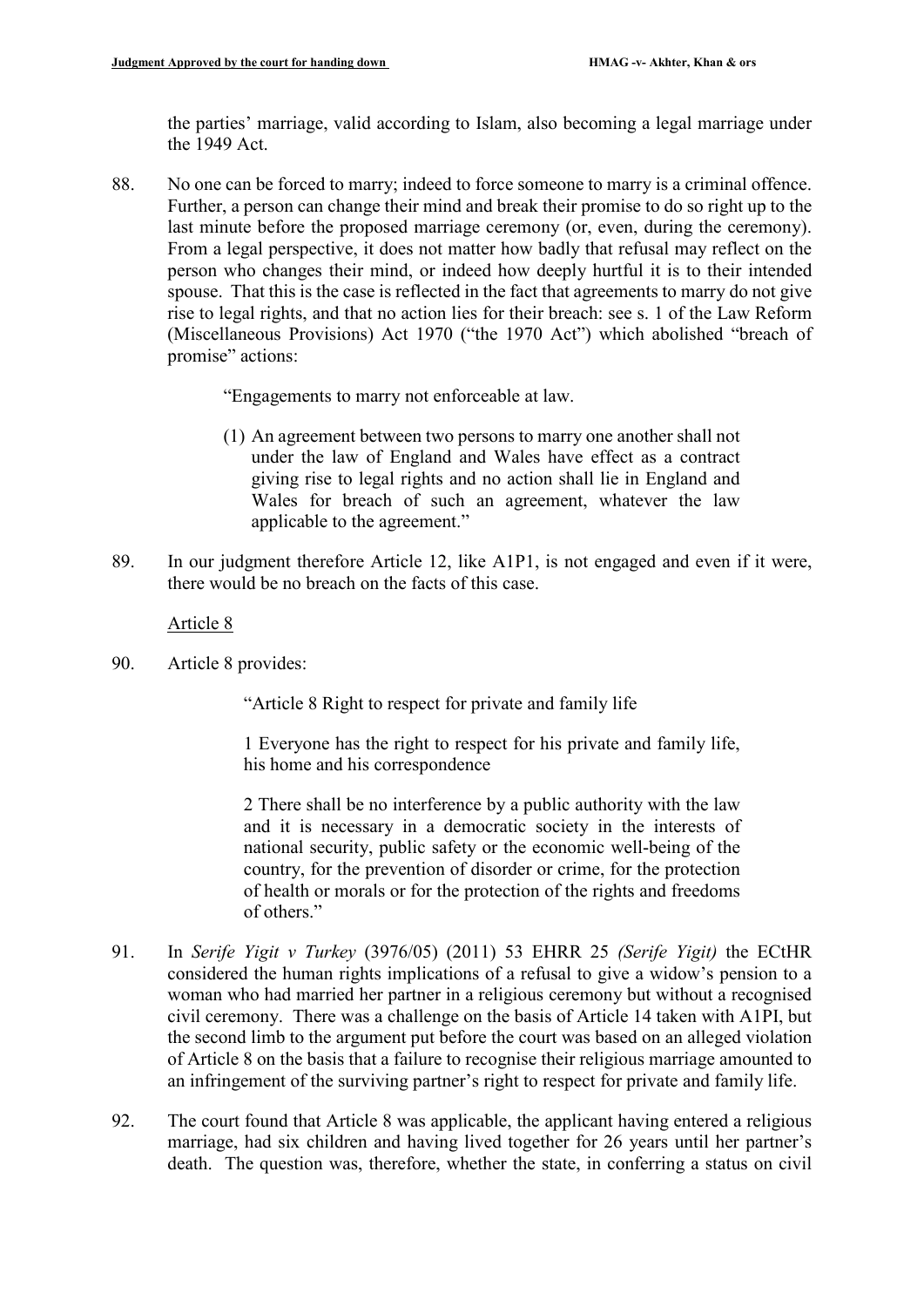marriage as distinct from religious marriage, resulted in an interference with the applicant's family life within the meaning of Article 8. The ECtHR held:

"100. It should be reiterated in this regard that the essential object of Article 8 is to protect the individual against arbitrary interference by the public authorities. There may in addition be positive obligations inherent in effective "respect" for family life. In both contexts regard must be had to the fair balance that has to be struck between the competing interests of the individual and the community as a whole, and in both contexts the State is recognised as enjoying a certain margin of appreciation (see *Hokkanen v. Finland*, 23 September 1994, § 55, Series A no. 299-A). Furthermore, in the sphere of the State's planned economic, fiscal or social policy, on which opinions within a democratic society may reasonably differ widely, that margin is necessarily wider (see, *mutatis mutandis*, *James and Others*, cited above, § 46). This applies also in the present case (see paragraph 82 above).

101. As to the applicant, she chose, together with her partner, to live in a religious marriage and found a family. She and Ö.K. were able to live peacefully as a family, free from any interference with their family life by the domestic authorities. Thus, the fact that they opted for the religious form of marriage and did not contract a civil marriage did not entail any penalties – either administrative or criminal – such as to prevent the applicant from leading an effective family life for the purposes of Article 8. The Court therefore finds no appearance of interference by the State with the applicant's family life.

102. Accordingly, the Court is of the view that Article 8 cannot be interpreted as imposing an obligation on the State to recognise religious marriage. In that regard it is important to point out, as the Chamber did (see paragraph 29 of its judgment), that Article 8 does not require the State to establish a special regime for a particular category of unmarried couples (see *Johnston and Others*, cited above, § 68). For that reason the fact that the applicant does not have the status of heir, in accordance with the provisions of the Civil Code governing inheritance and with the domestic social security legislation, does not imply that there has been a breach of her rights under Article 8."

93. Whilst under Turkish law no religious marriages were recognised by the state, in our judgment the principle that Article 8 cannot be interpreted as imposing an obligation on the state to recognise a religious marriage applies equally to this jurisdiction where certain forms of religious marriage are recognised by the state.

#### 94. In *Serife,* the ECtHR said:

*"*Furthermore, the rules laying down the substantive and formal conditions governing civil marriage are clear and accessible and the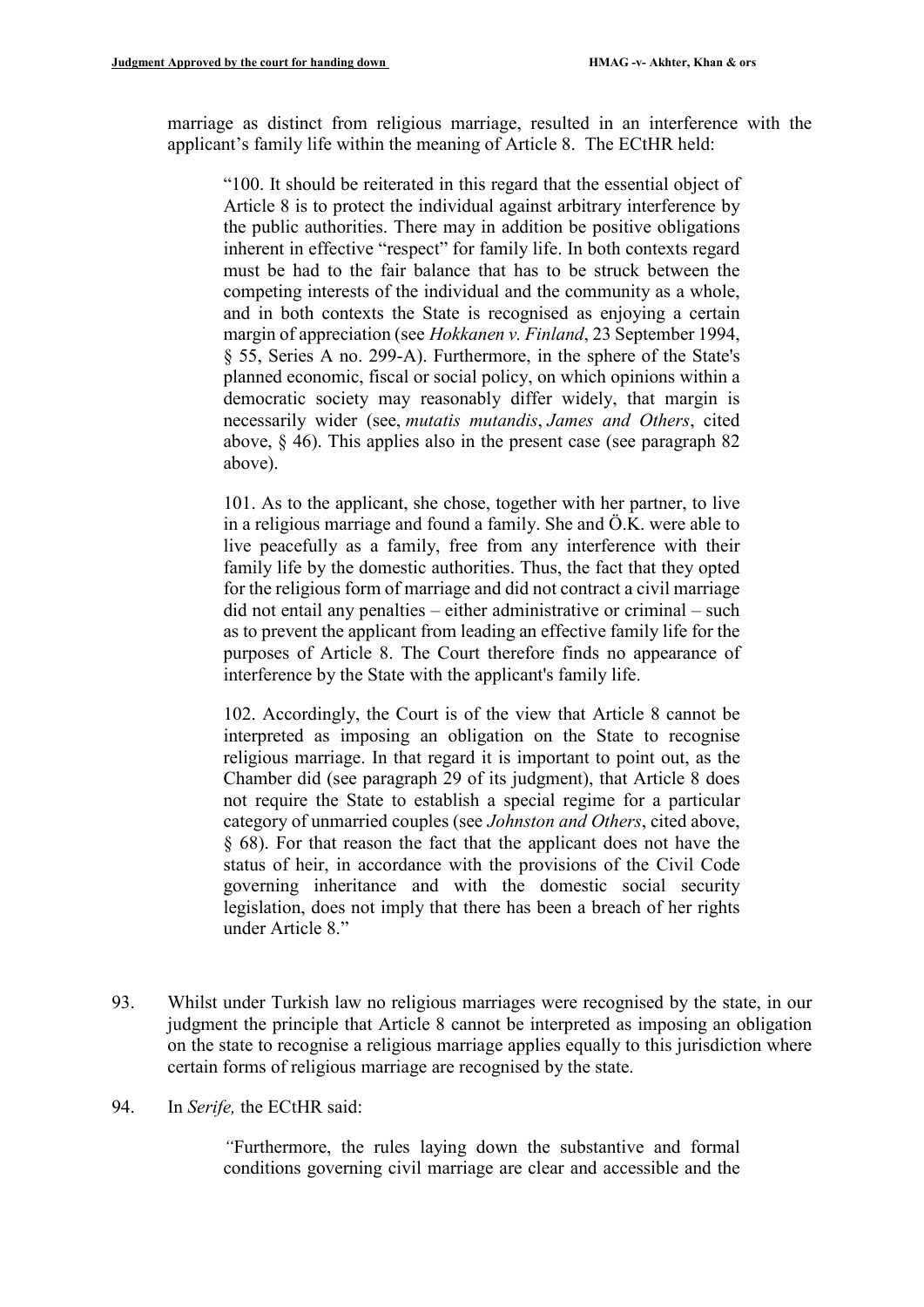arrangements for contracting a civil marriage are straightforward and do not place an excessive burden on the persons concerned", at [86].

- 95. Under the 1949 Act the routes into marriage (see paragraphs 12 and 13 above) are, in our view, accessible in that they provide a number of different ways in which a valid marriage can be contracted which "do not place an excessive burden on the persons concerned". We reiterate that these routes include parties incorporating a religious ceremony of their choosing, including a Nikah.
- 96. In our judgment the judge rightly accepted the Attorney General's submission, made in line with *Serife Yigit*, that there is no distinction in Article 8 terms between those who cohabit, choosing not to marry, and those who "knowingly undertake" only a particular form of ceremony (in this case religious) and "opt not to undertake the additional formalities necessary to effect a valid legal marriage", as found by the judge, at [80]. The judge however then went on to distinguish *Serife Yigit* saying:

"80 … However I do consider that in respect of those who sought to effect or intended to effect a legal marriage that article 8 supports an approach to interpretation and application which [results in] the finding of a decree of a void marriage rather than a wholly invalid marriage".

- 97. Regardless of any merit in this approach, as a matter of agreed fact, at no time did the parties in the present case seek to effect a legal marriage and, at all times, not only the Petitioner but also the Imam and the Respondent were aware that for there to be a legal marriage it was necessary for there to be a civil ceremony. We would not agree, for the reasons outlined in this judgment, if "intended to effect a legal marriage" was a reference by the judge to the parties' expressed intention at the date of their Nikah also to go through a civil ceremony in due course, that any such intention would suffice to undermine the approach in *Serife Yigit* and change the legal effect of what they in fact undertook*.* Other than in the context of consent, mere intention cannot change the legal effect of a ceremony of marriage.
- 98. Accordingly, we do not agree with the judge's view, at [93(a)], that Article 8 supports an approach to interpretation which results in "the finding of a decree of a void marriage rather than a wholly invalid marriage" or that such an approach is consistent with "the historic approach of the courts as shown by the presumptions but also [as] clearly emerges from the authorities over the centuries which supports a finding of marriage".
- 99. The judge said:

"Article 12 ECHR on a horizontal effect basis together with general principles of fairness or equitable principles support the proposition that if the parties had agreed to or it was their joint understanding that they would engage in a process which would ultimately lead to a legally valid marriage that should be taken into account in determining whether took place falls within or without the parameters of section 11."

100. We do not agree that this reflects the proper approach to the interpretation of section 11. The judge found that the point at which the Nikah took place was the start of a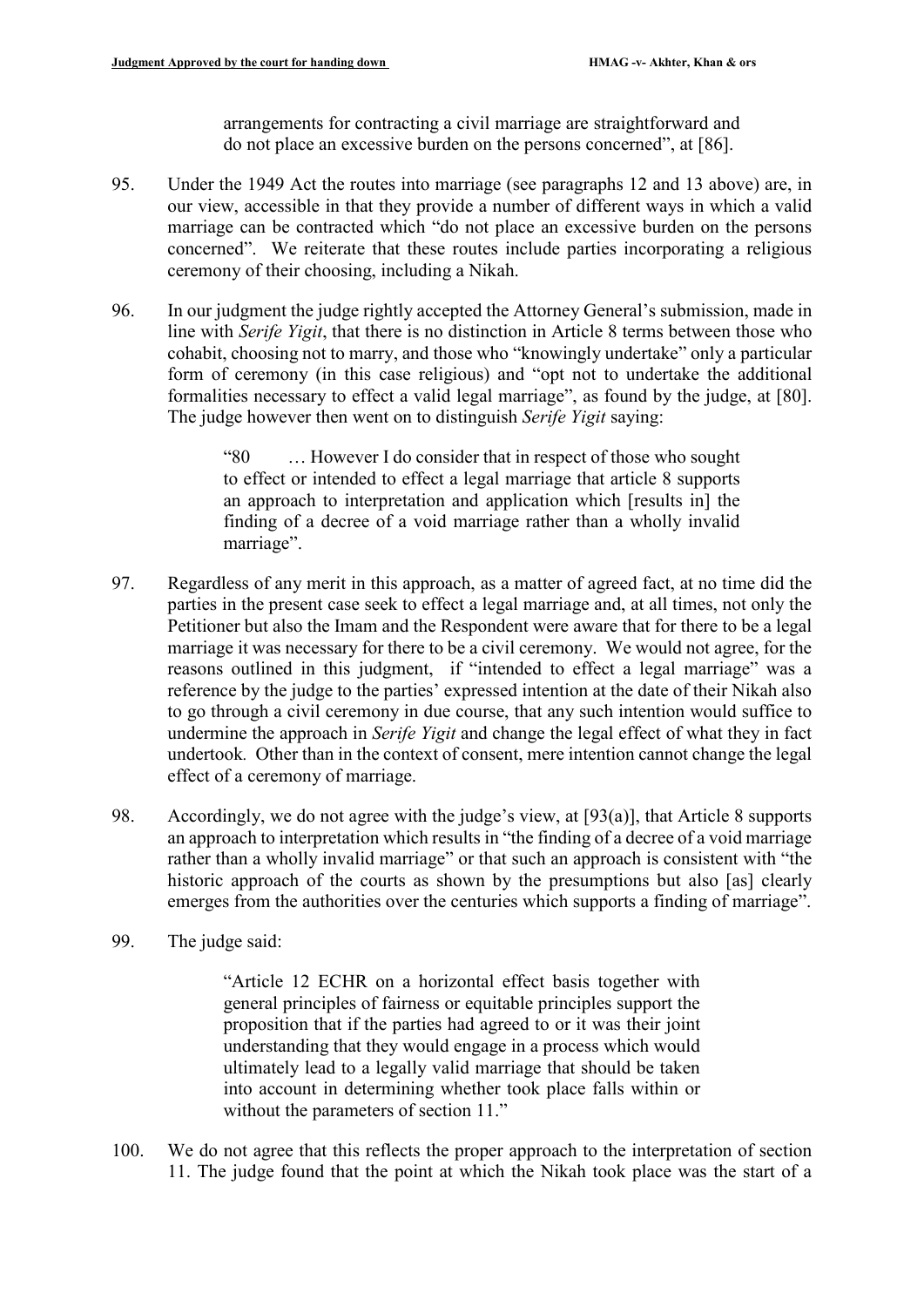continuum which would ultimately include the civil ceremony. As a consequence of looking, as the judge put it, at the matter from a "holistic view", he found, at [95]-[96], the failure to have a civil ceremony amounted, not to a deliberate failure to attempt to comply with any of the necessary formalities required under the 1949 Act resulting in a non-marriage, but only a failure to comply with certain formalities under s.  $11(a)(iii)$ , allowing the court to hold that the marriage was void.

101. It was this global approach to the human rights issues which led the judge to say:

"94. Incorporating those considerations into the starting point leads me to conclude that the approach should be somewhat more flexible to reflect the Article 8 rights of the parties and the children".

- 102. With respect to the judge, who was clearly seeking a route which he understandably believed would lead to a fair outcome for the Petitioner, that is to say the ability to make an application for financial remedies for herself, we do not consider that his approach can withstand analysis. The judge's view, that Article 8 supports an interpretation and application in favour of a void rather than invalid marriage, depended upon the couple having "sought to effect" or having "intended" to effect a legal marriage. The difficulty with the judge's approach is that, as referred to above, at no time did the parties in fact seek to effect a legal marriage. As there is no question of the couple having ever sought to effect a legal marriage, the judge has, instead, relied upon the continuum argument, namely the parties' agreement at the date of the Nikah that they would have a civil ceremony at some future date with the intention to effect a legal marriage. The judge's analysis in this respect would also, again, fall foul of s. 1 of the 1970 Act.
- 103. In addition, the question of whether a marriage is void must, in our view, depend on the facts as they were at the date of the alleged marriage. A marriage either is or is not void and either is or is not within the scope of the 1949 Act at the date of its alleged solemnization. The determination of whether a marriage is void or not cannot, in our view, be wholly (or in part) dependent on future events, such as the intention to undertake another ceremony or whether there are children. We return to this below but, putting it more broadly, it cannot be the case that the legal effect of a ceremony of marriage can depend on whether the parties have children either at the date of the ceremony or subsequently. There is no basis, under Article 8 or by virtue of the impact of Article 3 of the United Nations Convention on the Rights of the Child 1990 ("UNCRC"), by which the legal effect of the same ceremony could be converted including from a non-marriage to a void marriage.
- 104. There is, in our judgment, a further difficulty with the judge's analysis. The judge could not have had in mind the following passages in the judgment of Sir James Munby P, in *Owens* which passages were endorsed in the Supreme Court, at [29]:

"[77] Mr Dyer's argument in answer to Mr Marshall's argument was simple, clear and, in my judgment, irrefutable. There is, he submitted, no Convention right to be divorced nor, if domestic law permits divorce, is there any Convention right to a favourable outcome in such proceedings. He referred to two authorities.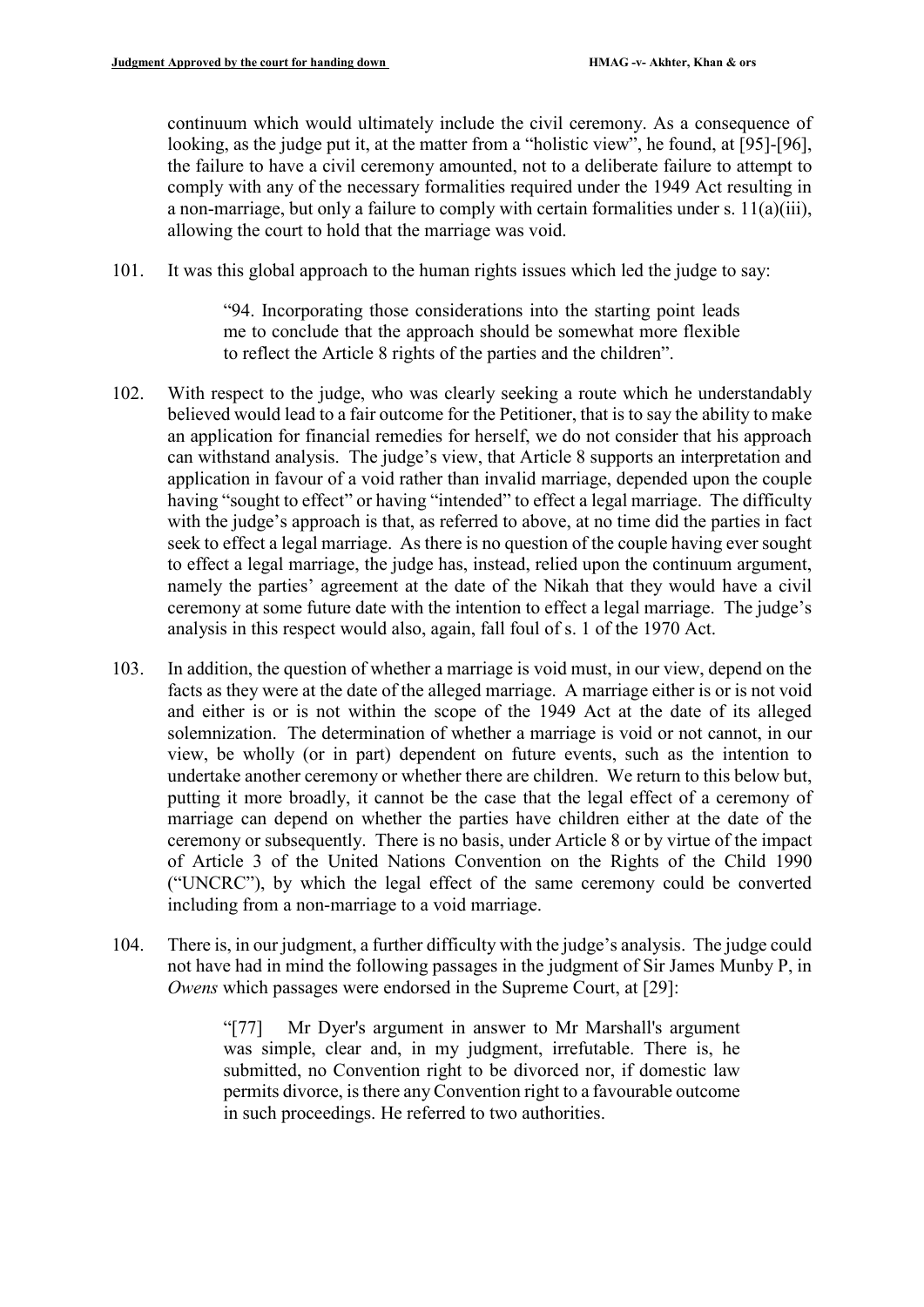[78] In the first, *Johnston v Ireland* (1986) 9 EHRR 203, at paras 52-53, the Strasbourg court said this in relation to Article 12 [quoted in our paragraph 80 above]:

[…]

[79] In relation to Article 8, the Court said this, para 57:

'It is true that, on this question, Article 8, with its reference to the somewhat vague notion of 'respect' for family life, might appear to lend itself more readily to an evolutive interpretation than does Article 12. *Nevertheless, the Convention must be read as a whole and the Court does not consider that a right to divorce, which it has found to be excluded from Article 12, can, with consistency, be derived from Article 8, a provision of more general purpose and scope*. The Court is not oblivious to the plight of the first and second applicants. However, it is of the opinion that, although the protection of private or family life may sometimes necessitate means whereby spouses can be relieved from the duty to live together, the engagements undertaken by Ireland under Article 8 cannot be regarded as extending to an obligation on its part to introduce measures permitting the divorce and the re-marriage which the applicants seek.'

[80] In the second case, the very recent judgment in *Babiarz v Poland (Application no. 1955/10)*, 10 January 2017, paras 47, 49-50, 56, the Strasbourg court, referring to *Johnston v Ireland*, said:

'47 … In the area of framing their divorce laws and implementing them in concrete cases, the Contracting Parties enjoy a wide margin of appreciation in determining the steps to be taken to ensure compliance with the Convention and to reconcile the competing personal interests at stake.

[…]

49 *The Court has already held that neither Article 12 nor 8 of the Convention can be interpreted as conferring on individuals a right to divorce. Moreover, the travaux préparatoires of the Convention indicate clearly that it was an intention of the Contracting Parties to expressly exclude such right from the scope of the Convention*. Nevertheless, the Court has reiterated on many occasions that the Convention is a living instrument to be interpreted in the light of present-day conditions. It has also held that, if national legislation allows divorce, which is not a requirement of the Convention, Article 12 secures for divorced persons the right to remarry.

50 Thus, the Court has not ruled out that the unreasonable length of judicial divorce proceedings could raise an issue under Article 12. The Court did not rule out that a similar conclusion could be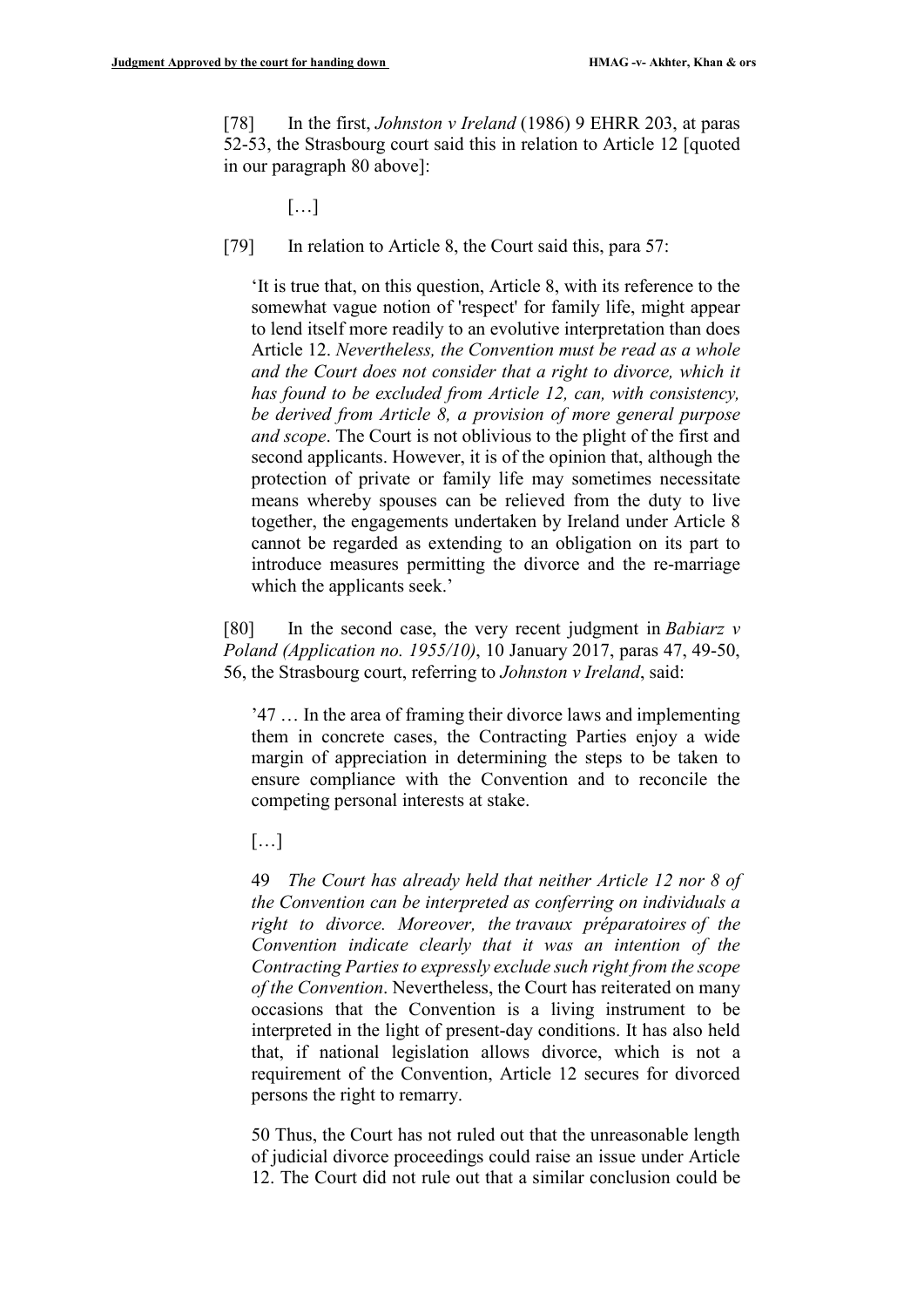reached in cases where, despite an irretrievable breakdown of marital life, domestic law regarded the lack of consent of an innocent party as an insurmountable obstacle to granting a divorce to a guilty party. However, that type of situation does not obtain in the present case, which concerns neither a complaint about the excessive length of divorce proceedings nor insurmountable legal impediments on the possibility to remarry after divorce." *(our emphasis)* 

- 105. If failure to grant a divorce is excluded from the scope of the ECHR, including Article 8, it follows in our judgment that a failure to grant a right to a decree of nullity must also be excluded. Mr Hale sought to distinguish *Owens* by reference to *Hamalainen v Finland* [2015] 1 FCR 379, 37 BHRC 55, at [83], on the basis that the issue of status in this case falls four square within the ambit of Article 8 since what is at stake is an "essential change in the applicant's legal situation". In our judgment so equally does a decree of divorce.
- 106. In our judgment therefore:
	- i) Whilst the Petitioner's Article 8 right to respect to family life is undoubtedly engaged, the failure of the state to recognise the Nikah as a legal marriage is not in breach of those rights;
	- ii) The right or otherwise to the grant of a decree of nullity does not in itself engage Article 8.

The fact that at the time of the Nikah ceremony both parties knew that in order to contract a legal marriage they had to go through a civil ceremony, and intended to do so, does not undermine either of those conclusions or permit reliance on Article 8 as a means to allow a flexible interpretation of s. 11 of the 1973 Act.

## The best interests of the children

107. The judge's other approach to Article 8 was introduced by him through his invitation to the parties to:

> "… consider to what extent the rights of the minor children might be engaged given that a consequence of the decision I reach will have a knock-on effect on the children through the availability or not to the wife of a financial remedy where the first consideration would be the welfare of the children."

108. The route the judge had in mind was Article 3 of the UNCRC which provides:

"Article 3

1 In all actions concerning children, whether undertaken by public or private social welfare institutions, courts of law, administrative authorities or legislative bodies, the best interests of the child shall be a primary consideration."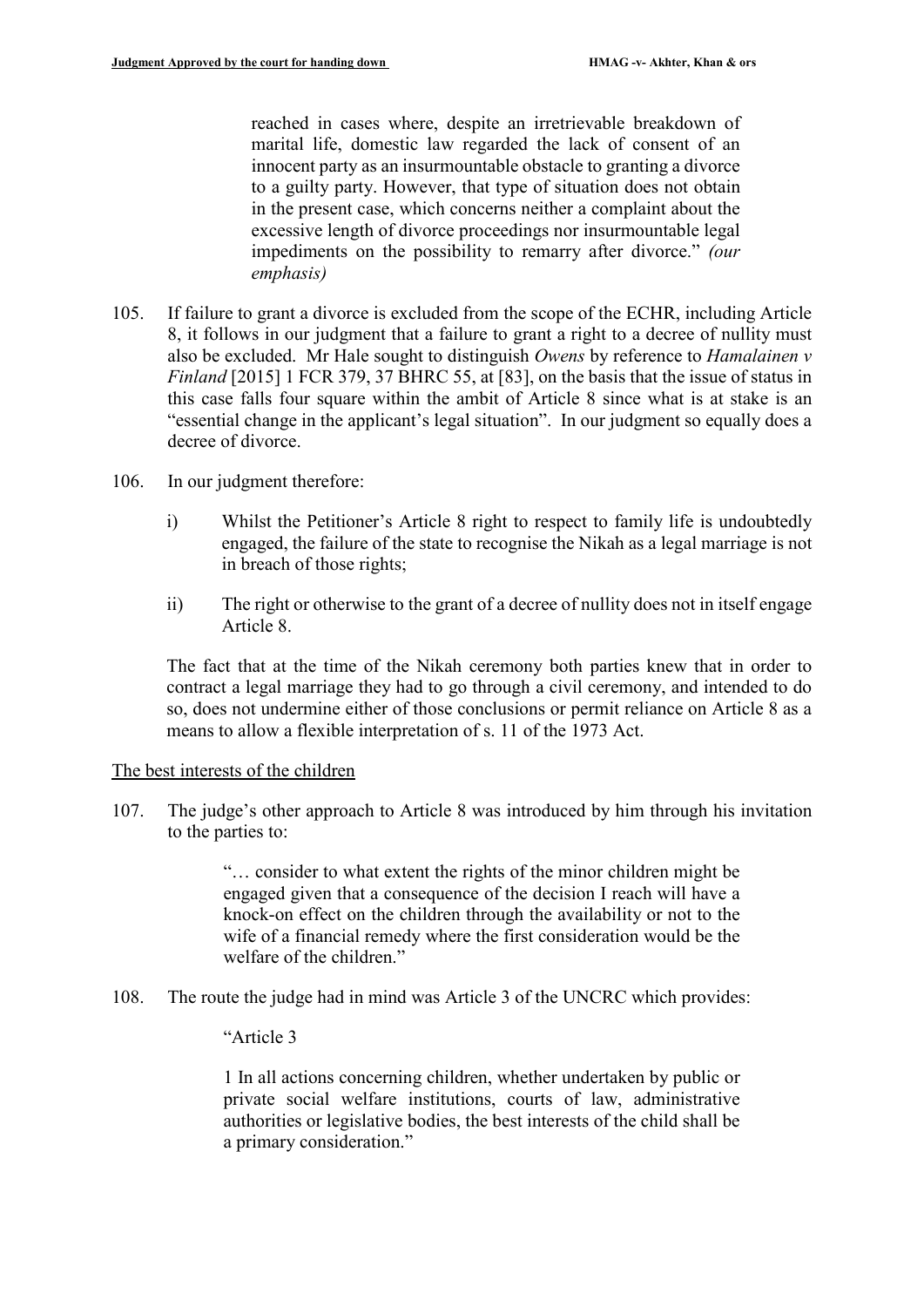109. The UNCRC was ratified by the UK on 16 December 1991 and came into effect on 15 January 1992. Although the Convention has not been incorporated into domestic law, it is now well established that those rights must be taken into account in our domestic setting and, in particular, that consideration of ECHR rights must be viewed through the prism of Article 3: see: *ZH (Tanzania) v Secretary of State for the Home Department* [2011] UKSC 4*,* [\[2011\] 2 AC 166](about:blank)*,* per Baroness Hale at [23];

> "This is a binding obligation in international law, and the spirit, if not the precise language, has also been translated into our national law."

110. *HH v Deputy Prosecutor of the Italian Republic, Genoa (Official Solicitor Intervening)* [\[2012\] UKSC 25](about:blank)*,* [\[2013\] 1 AC 338](about:blank)*,* [\[2012\] 4 All ER 539,](about:blank) was a case concerned with the rights of two children whose parents were the subject of extradition proceedings. Lord Kerr said:

> "155. Article 3.1 of the UN Convention on the Rights of the Child dated 20 November 1989 provides that "in all actions concerning children ... the best interests of the child shall be a primary consideration". …The word "concerning" in article 3.1, like the phrase "relating to" in article 24.2, encompasses actions with indirect, as well as direct, effect upon children: the *ZH (Tanzania)* case, para 26 (Lady Hale). The rights of children under article 8 must be examined through the prism of article 3.1: see paras 21 to 23 of the same case."

The question then is whether, upon a proper interpretation of Article 3, the present application is an "action concerning children" whether by way of the direct or indirect effect upon him or her.

111. The judge decided that it was, saying:

"72. It seems to me that the decision that I reach in this case is properly described as an action concerning children both because a direct consequence will be the availability or non-availability of a financial remedy of quite a different character to that which is available under the Children Act 1989. I also consider that it is an action concerning the children because it involves a determination of whether the relationship of their mother and father is to be described and categorised as a non-marriage or a void marriage. A marriage which is ended by a decree of nullity for non-compliance with the formalities of legal marriage is in my view a matter which concerns the children."

This finding fed into the judge's conclusion that:

"93b. The court should where it is appropriate be able to take into account the best interests of children as a primary consideration and weight with other article 8 rights of the parties."

With respect to the judge, we disagree. In our view the decision before the court cannot properly be described as an action concerning children and we cannot see how it can be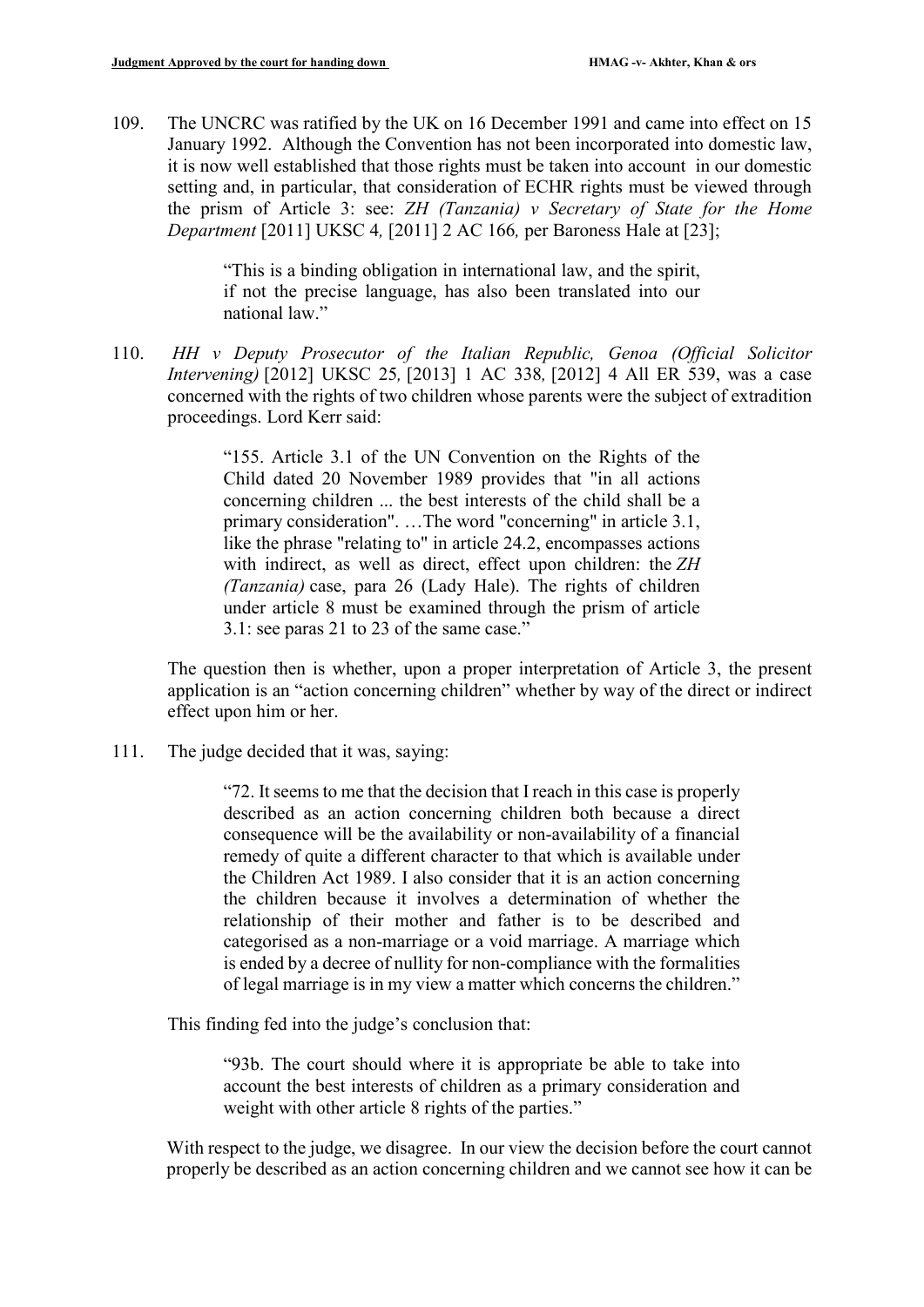said that the best interests of a child can turn what was neither a void nor valid marriage, into a void or valid marriage. In our judgment, the action in question relates solely to the status of the adult applicant.

- 112. The judge in reaching his conclusion to the contrary relied, at [72], on two matters.
- 113. The first was that the action involves a "determination as to whether the relationship of their mother and father is to be described and categorised as a non-marriage or a void marriage". This, all parties agree, is a reference to the suggestion that there may potentially be reputational issues attached to those children whose parents' relationship is held to be a non-marriage.
- 114. This has to be considered against the backdrop of s. 1 of the Legitimacy Act 1976 which provides for the status of the children of void marriages:
	- "1 Legitimacy of children of certain void marriages

(1)The child of a void marriage, whenever born, shall, subject to subsection (2) below and Schedule 1 to this Act, be treated as the legitimate child of his parents if at the time of the insemination resulting in the birth or, where there was no such insemination, the child's conception (or at the time of the celebration of the marriage if later) both or either of the parties reasonably believed that the marriage was valid."

- 115. In the present case, neither party "reasonably believed" that the Nikah was a valid marriage for the purposes of the law of England and Wales. It follows, therefore, that even if this was a void marriage, the children would be illegitimate (or, put in the more attractive and contemporary terminology used in Scotland, the children would be the "natural" children of their parents). The status of the parents' relationship therefore makes no difference to the legal status of the children of these parties.
- 116. Moreover, section 1(1) of the Family Law Reform Act 1987 ("the FLRA 1987") provides:

"(1) In this Act and enactments passed and instruments made after the coming into force of this section, references (however expressed) to any relationship between two persons shall, unless the contrary intention appears, be construed without regard to whether or not the father and mother of either of them, or the father and mother of any person through whom the relationship is deduced, have or had been married to each other at any time."

It follows that as of 4 April 1988 when the FLRA 1987 came into force, there is legal equality for all children whether or not their parents have ever been married to each other.

117. The second matter on which the judge relied, at [72], was that every child who is subject to the court's jurisdiction in England and Wales has a claim for provision for themselves, either as part of a claim within the 1973 Act or under Schedule 1 to the Children Act 1989. The judge referred to the two different routes as being "of a quite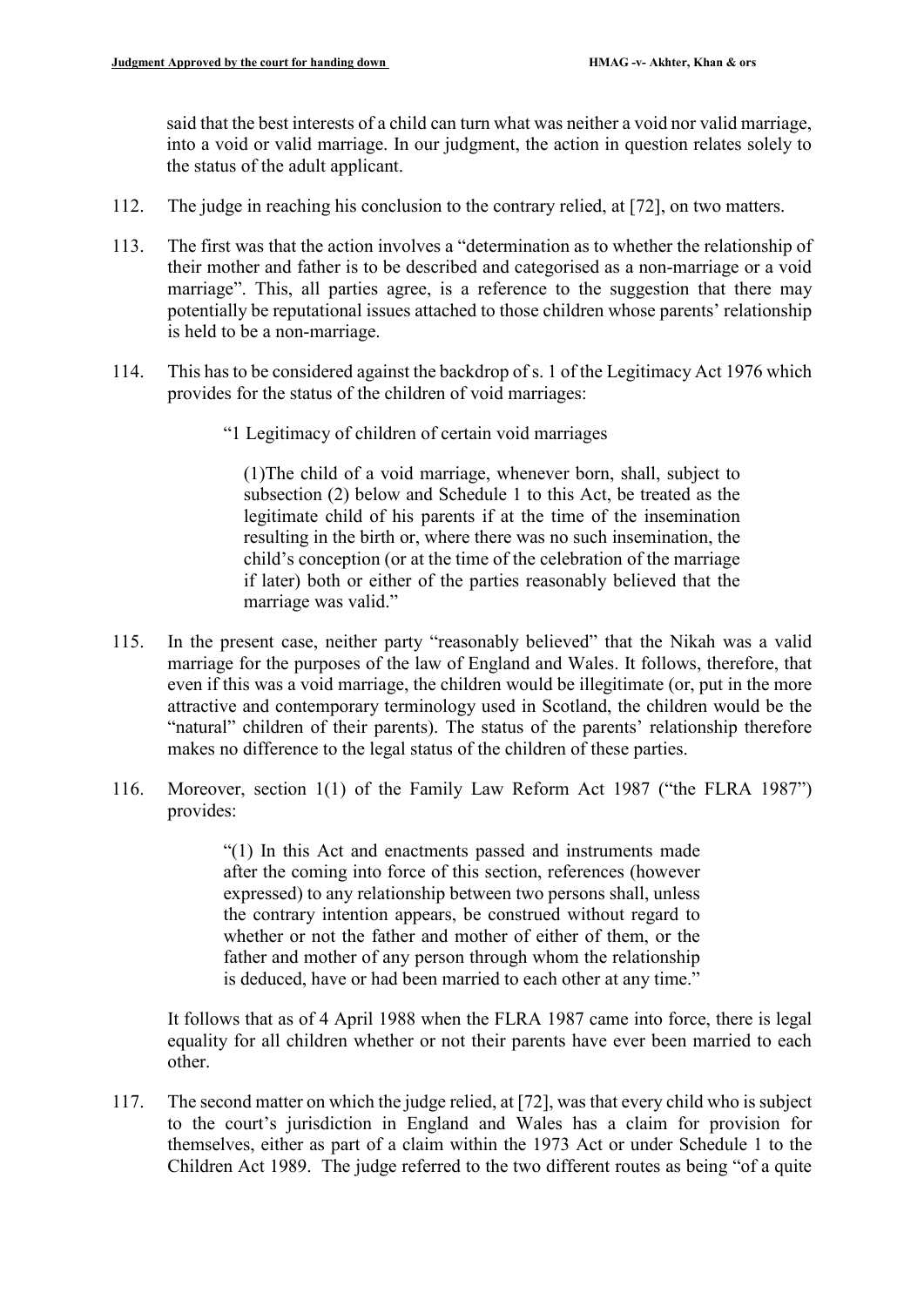different character". That is inevitable given that a claim under the 1973 Act is in relation to the freestanding claim made in the capacity of wife as well as in the capacity of mother, whereas a claim under Children Act 1989 is an application made on behalf of a child alone; each route however provides for all the same essential elements necessary in order properly to provide for that child.

- 118. It follows in our judgment that whilst there is inevitably a tangential impact upon a child dependent upon the status of his or her parents' relationship, an application brought before the court made in order to establish the status of that relationship cannot properly be regarded as an "action concerning children".
- 119. In our judgment, therefore, the interests of children can play no part in a determination as to whether a ceremony is a non-qualifying ceremony or is a void marriage.

## Article 14: Discrimination.

120. Mr Horton on behalf of the Southall Black Sisters did not seek to rely on the UNCRC, or Article 6 ECHR or Article 12. He sought to rely only on Article 8 and A1P1 in conjunction with Article 14. Whilst the judge set out the terms of Article 14, at [66], the focus of his judgment was upon the matters set out above and there is little consideration or analysis of Article 14 nor is it a ground of appeal. It is not therefore necessary or appropriate for the disposal of this particular appeal to consider the issue of Article 14 discrimination.

Issue (i):

121. Returning to issue (i), we conclude, for the reasons given above, that the judge's approach is not supported by either the ECHR or the UNCRC. We are also of the view that they do not support any departure from the current legal approach as also summarised above. Accordingly, we repeat, there can be ceremonies which do not create a marriage, even a void marriage, within the scope of the 1949 and the 1973 Acts and which do not, therefore, entitle the parties to a decree of nullity.

## Issue (ii)

- 122. The next issue is whether the December 1998 ceremony was a non-qualifying ceremony (or a non-marriage) or, as Williams J decided, a void marriage within the scope of s. 11 of the 1973 Act.
- 123. We have reached the clear conclusion that the December 1998 ceremony did not create a void marriage because it was a non-qualifying ceremony. The parties were not marrying "under the provisions" of Part II of the 1949 Act. The ceremony itself would have been permitted under s. 44 if it had been performed in a registered building, but it was not. In addition, no notice had been given to the superintendent registrar, no certificates had been issued, and no registrar or authorised person was present at the ceremony. It was not, therefore, a marriage within the scope of, in particular, the provisions of s. 26 of the 1949 Act. We would also add that the parties knew that the ceremony had no legal effect and that they would need to undertake another ceremony which complied with the requirements of the 1949 Act if they were to be validly married.